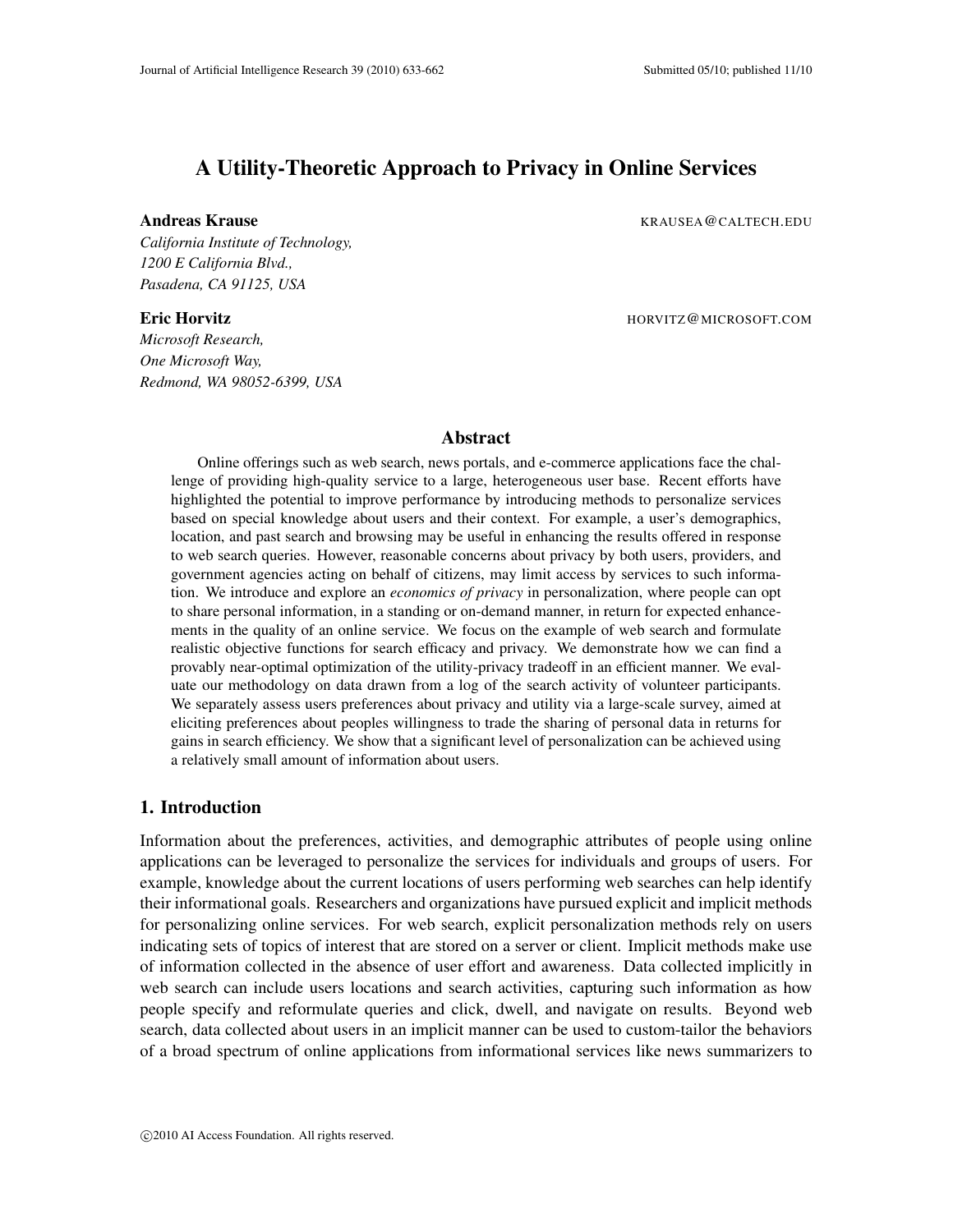e-commerce services that provide access to online shopping, and that seek to maximize sales with targeted advertising.

The potential value of harnessing data about people to enhance online services coupled with the growing ubiquity of online services raises reasonable concerns about privacy. Both users and the hosts of online applications may benefit from the custom-tailoring of services. However, both may be uncomfortable with the access and use of personal information. There has been increasing discussion about incursions into the privacy of users implied by the general logging and storing of online data (Adar, 2007). Beyond general anxieties with sharing personal information, people may more specifically have concerns about becoming increasingly identifiable; as increasing amounts of personal data are acquired, users become members of increasingly smaller groups of people associated with the same attributes.

Most work to date on personalizing online services has either ignored the challenges of privacy and focused efforts solely on maximizing utility (c.f., Sugiyama, Hatano, & Ikoma, 2004) or has completely bypassed the use of personal data. One vein of research has explored the feasibility of personalizing services with methods that restrict the collection and analysis of personal data to users own computing devices (Horvitz, 2006). Research in this realm includes efforts to personalize web search by making use of the content stored on local machines, as captured within the index of a desktop search service (Teevan, Dumais, & Horvitz, 2005; Xu, Zhang, & Wang, 2007). Rather than cut off opportunities to make personal data available for enhancing online services or limit personalization to client-side analyses, we introduce and study utility-theoretic methods that balance the costs of sharing of personal data with online services in return for the benefits of personalization. Such a decision-theoretic perspective on privacy can allow systems to weigh the benefits of enhancements that come with adaptation with the costs of sensing and storage according to users preferences.

We characterize the utility of sharing attributes of private data via value-of-information analyses that take into consideration the preferences to users about the sharing of personal information. We explicitly quantify preferences about utility and privacy and then solve an optimization problem to find the best trade. Our approach is based on two fundamental observations. The first is that, for practical applications, the utility gained with sharing of personal data may often have a diminishing returns property; acquiring more information about a user adds decreasing amounts to the utility of personalization given what is already known about the users needs or intentions. On the contrary, the more information that is acquired about a user, the more concerning the breach of privacy becomes. For example, a set of individually non-identifying pieces of information may, when combined, hone down the user to membership in a small group, or even identify an individual. We map the properties of diminishing returns on utility and the concomitant accelerating costs of revelation to the combinatorial concepts of *submodularity* and *supermodularity*, respectively.

Although the economic perspective on privacy is relevant to a wide spectrum of applications, and to studies of the foundations of privacy more broadly, we shall illustrate the concepts in application to personalizing web search. We employ a probabilistic model to predict the web page that a searcher is going to visit given the search query and attributes describing the user. We define the utility of a set of personal attributes by the focusing power of the information gained with respect to the prediction task. Similarly, we use the same probabilistic model to quantify the risk of identifying users given a set of personal attributes. We then combine the utility and cost functions into a single objective function, which we use to find a small set of attributes which maximally increases the likelihood of predicting the target website, while making identification of the user as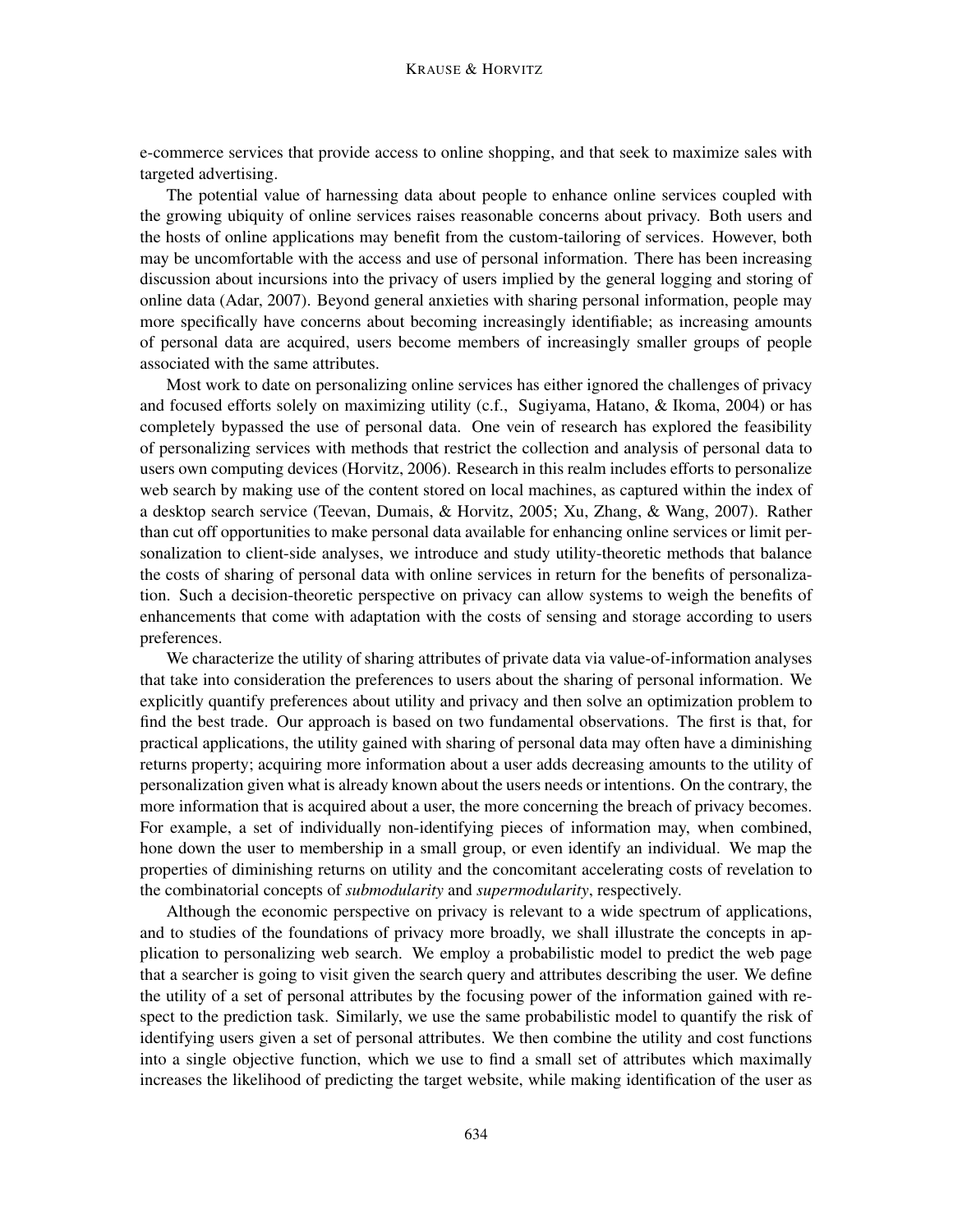difficult as possible. The challenges of this optimization are in identifying the benefits and costs of sharing information and grappling with the computational hardness of the analysis. Solving for the best set of attributes for users to reveal (and hence for the optimal setting of the utility-privacy tradeoff) is an NP-hard search problem, and thus intractable in general for large sets of attributes. We shall demonstrate how we can use the submodularity of the utility and supermodularity of privacy in order to find a near-optimal tradeoff efficiently. To our knowledge, no existing approach (such as LeFevre, DeWitt, & Ramakrishnan, 2006; Chen, LeFevre, & Ramakrishnan, 2007; Hore & R. Jammalamadaka, 2007) provides such theoretical guarantees. We evaluate our approach on realworld search log data, as well as from data collected from a user study with over 1,400 participants focused on the elicitation of preferences about sharing sensitive information. Our results indicate the existence of prominent "sweet spots" in the utility-privacy tradeoff curve, at which most of the utility can be achieved with the sharing of a minimal amount of private information.

The manuscript is organized as follows. In Section 2, we formalize the utility-privacy tradeoff as an optimization problem and introduce objective functions. Section 3 identifies the submodular and supermodular structure of the utility and cost functions. In Section 4, we introduce an algorithm for finding a near-optimal solution, which exploits this combinatorial structure. In Section 6, we describe the experimental design of our user study. Section 5 describes the experimental setup, and Section 7 presents empirical evaluation of our approach on real-world search data. Section 8 presents related work. Section 9 reviews approaches to deploying the methodology described in this paper, and Section 10 presents a summary and conclusions.

### 2. Privacy-Aware Personalization

We consider the challenge of personalization as diagnosis under uncertainty: We seek to predict a searcher's information goals, given such noisy clues as query terms and potentially additional attributes that describe users and their interests and activities. We frame the challenge probabilistically (as done, e.g., in Dou, Song, & Wen, 2007; Downey, Dumais, & Horvitz, 2007 in the search context), by modeling a joint distribution  $P$  over random variables, which comprise the target intention  $X$ , some request-specific attributes (e.g., the query term)  $Q$ , the identity of the user Y, and several attributes  $V = \{V_1, V_2, \ldots, V_m\}$  containing private information. Such attributes include user-specific variables (such as demographic information, search history, word frequencies on the local machine, etc.) and request-specific variables (such as the period of time since an identical query was submitted). We describe the concrete attributes used in this work for the web search context in Section 5. Additional examples are described by Downey et al. (2007) and Teevan et al. (2005). We shall describe the use of statistical techniques to learn a predictive model  $P$  from training data for frequent queries. Then, we present methods for trading off utility and privacy in the context of the model.

#### 2.1 Utility of Accessing Private Data

Upon receiving a new request Q, and given a subset  $A \subseteq V$  of the attributes, we can use the probabilistic model to predict the target intention by performing inference, computing the conditional distribution  $P(X \mid Q, A)$ . Then, we use this distribution to inform the decision of, *e.g.*, which search results to present to the user. We use the notation  $\#intents$  to refer to the domain size of X (e.g., the maximum number of different webpages clicked on by the users). The hope in personalization is that additional knowledge about the user (i.e., the observed set of attributes  $A$ ) will help to simplify the prediction task, via reducing the uncertainty in  $P(X | Q, A)$ . Based on this intuition,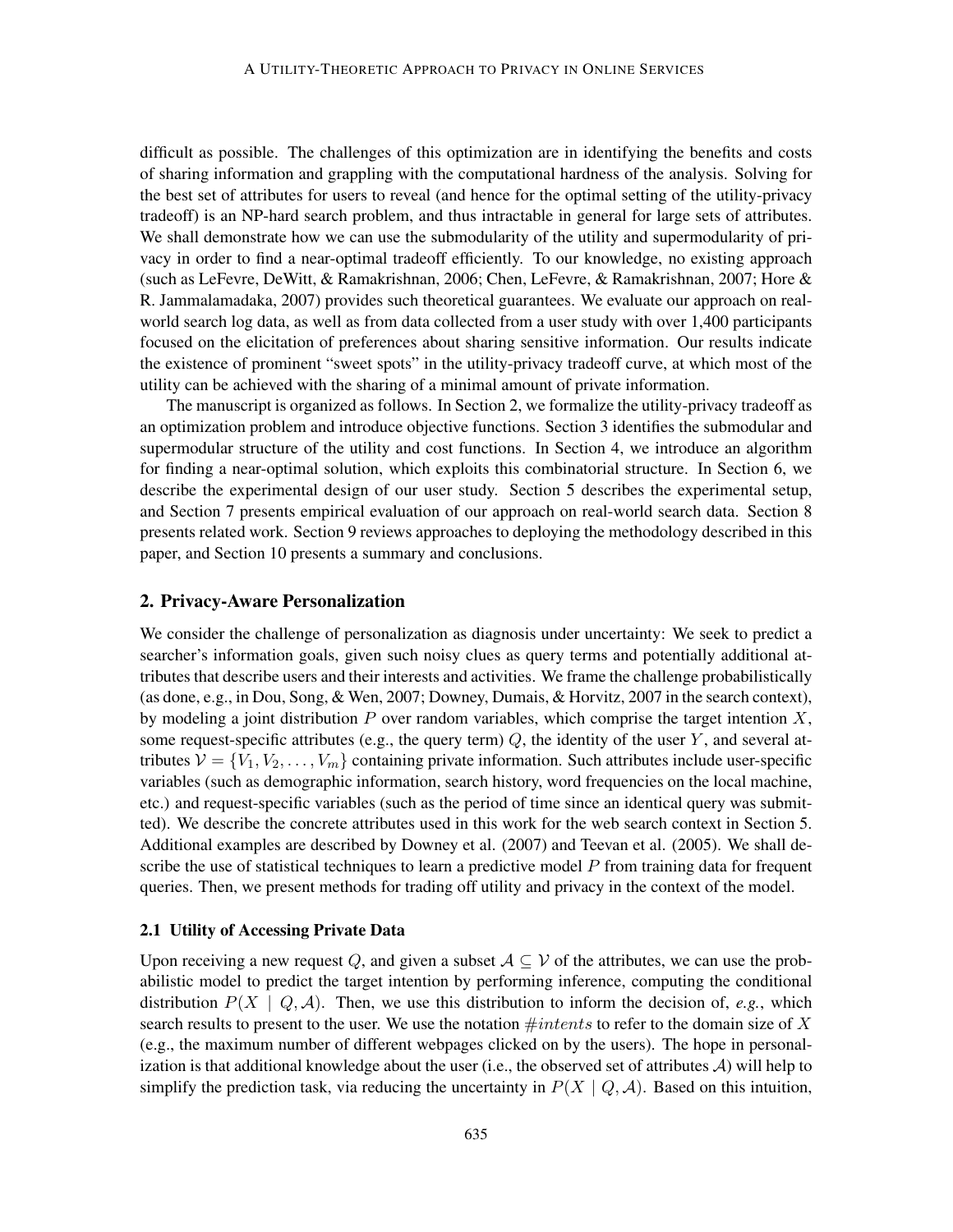we quantify the uncertainty in our prediction using the conditional Shannon entropy (c.f., Cover  $\&$ Thomas, 1991) associated with the variance in target web sites following queries,

$$
H(X \mid Q, \mathcal{A}) = -\sum_{x,q,\mathbf{a}} P(x,q,\mathbf{a}) \log_2 P(x \mid q, \mathbf{a}).
$$

Hence, for any subset  $A \subseteq V$ , we define its utility  $U(A)$  to be the *information gain*, i.e., expected entropy reduction achieved by observing A:

$$
U(\mathcal{A}) = H(X \mid Q) - H(X \mid Q, \mathcal{A})
$$
  
= 
$$
-\sum_{x,q,\mathbf{a}} P(x,q,\mathbf{a}) \left[\log_2 P(x \mid q) - \log_2 P(x \mid q, \mathbf{a})\right].
$$

Such *click entropy* has been previously been found effective by Dou et al. (2007).

# 2.2 Cost of Sharing Private Data

Several different models of privacy have been proposed in prior work (c.f., Sweeney, 2002; Machanavajjhala, Kifer, Gehrke, & Venkitasubramaniam, 2006; Dwork, 2006). Our cost function is motivated by the consideration that sets of attributes  $A \subseteq V$  should be preferred that make identification of individuals as difficult as possible. We can consider the observed attributes  $A$  as noisy observations of the (unobserved) identity  $Y = y$  of the user. Intuitively, we want to associate high cost  $C(A)$  with sets A which allow accurate prediction of Y given A, and low cost for sets A for which the conditional distributions  $P(Y | \mathcal{A})$  are highly uncertain. For a distribution  $P(Y)$  over users, we hence define an *identifiability loss* function  $L(P(Y))$  which maps probability distributions over users Y to the real numbers. L is chosen in a way, such that if there exists a user y such that  $P(Y = y)$  is close to 1, then the loss  $L(P(Y))$  is very large. If  $P(Y)$  is the uniform distribution, then  $L(P(Y))$  is close to 0. We will explore different loss functions  $L$  below. Based on such loss functions, we define the *identifiability cost*  $I(A)$  as the expected loss of the conditional distributions  $P(Y | A = a)$ , where the expectation is taken over the observations  $A = a^1$ :

$$
I(\mathcal{A}) = \sum_{\mathbf{a}} P(\mathbf{a}) L(P(Y \mid \mathcal{A} = \mathbf{a})).
$$

 $\sum_{a \in A} s(a)$ , where  $s(a) \geq 0$  is a nonnegative quantity modeling the subjective *sensitivity* of at-In addition to identifiability, we introduce an additional additive cost component  $S(\mathcal{A}) =$ tribute a, and other additive costs, such as data acquisition cost, etc. The final cost function  $C(\mathcal{A})$ is a combination of the identifiability cost  $I(\mathcal{A})$  and sensitivity  $S(\mathcal{A})$ , i.e.,  $C(\mathcal{A}) = I(\mathcal{A}) + S(\mathcal{A})$ .

# 2.2.1 IDENTIFIABILITY LOSS FUNCTIONS

There are several ways to quantify identifiability. One approach to representing the loss L is with the negative entropy of the distribution  $P(Y)$  of the user's identity  $Y^2$ , as used to quantify utility. However, in the context of privacy, this choice is rather poor: Consider a case where we seek to quantify the cost associated with the change in identifiability of the user that comes with learning

<sup>1.</sup> Similarly, we can additionally take the expectation over the request Q

<sup>2.</sup> Note that instead of the user's identity (composed of all attribute values) in principle Y could refer to a particular sensitive attribute (such as, e.g., sexual orientation).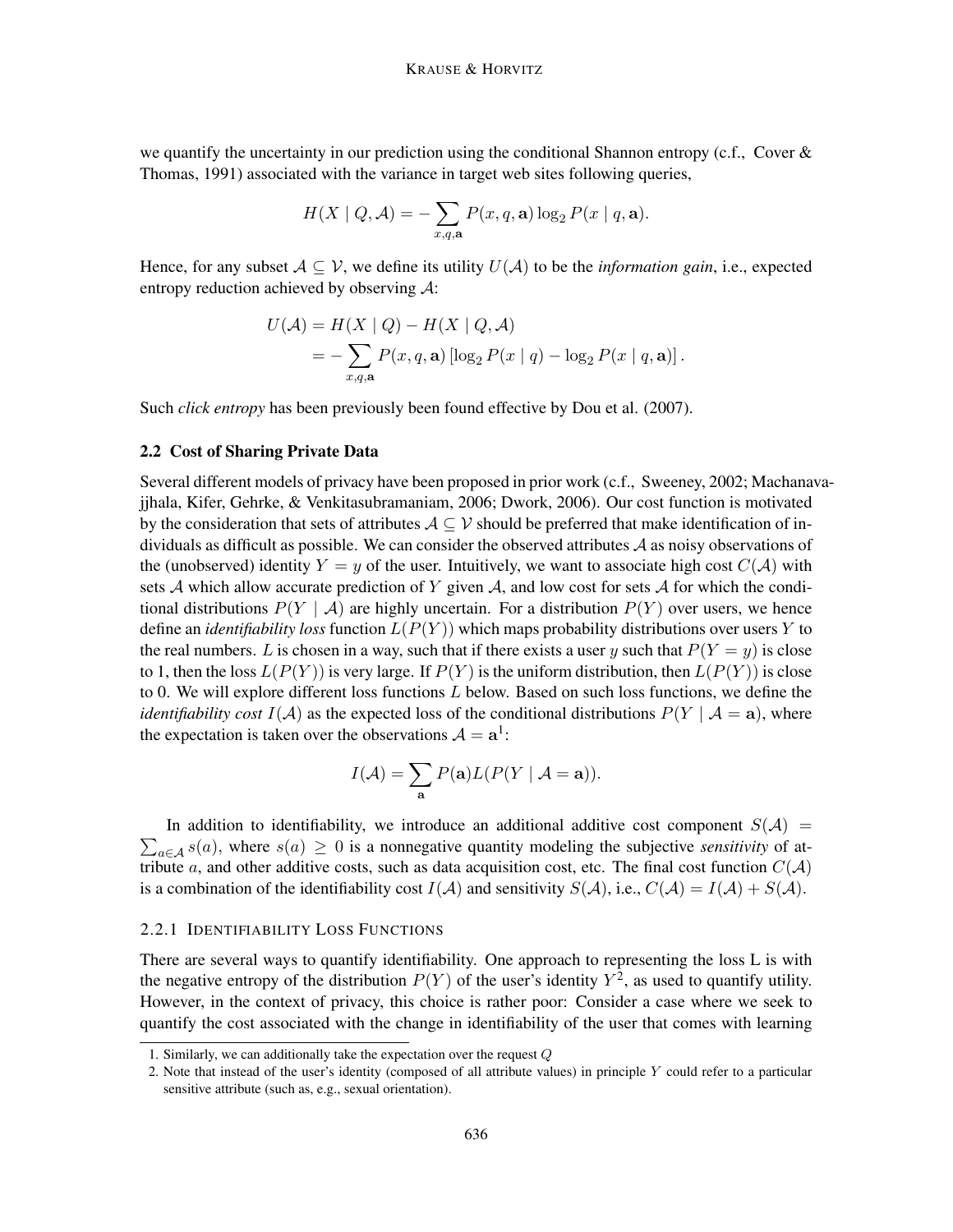the searchers gender. Assuming an equal distribution of males and females, learning the gender of the searcher would halve the space of possible searchers, hence increasing the entropy loss by one. However, this increase is independent of whether we start with (a) one billion or (b) only two searchers. In contrast to the influence on utility, where halving the search space of pages to consider is a very large gain, independent of the number of pages we start with (Dou et al., 2007), such a diminishment of anonymity is enormous: In case (a), an adversary trying to identify the searcher based on knowing their gender has almost no chance of success, whereas in case (b) they would always identify the person. Motivated by this consideration, we represent the privacy cost in our experiments as the *maxprob* loss (Chen et al., 2007),  $L_m(P(Y)) = \max_y P(y)$ . This loss function can be interpreted as follows: An adversary seeks to identify the user  $Y$ , and predicts the most likely user, and receives one unit reward if the user is guessed correctly, and 0 otherwise. The identifiability cost

$$
I_m(\mathcal{A}) = \sum_{\mathbf{a}} P(\mathbf{a}) \max_{y} (P(y \mid \mathcal{A} = \mathbf{a}))
$$

then is the expected win obtained by the adversary. This objective function makes most sense if we believe the adversary only has access to the same data sources as we do (and thus the probability distribution  $P$  captures the assumptions about the adversary's inferences). We also consider the cost function

$$
I_{\ell}(\mathcal{A}) = -\sum_{\mathbf{a}} P(\mathbf{a}) \log \Big( 1 - \max_{y} (P(y \mid \mathcal{A} = \mathbf{a})) \Big).
$$

 $I_{\ell}$  is a "rescaled" variant of the *maxprob* loss, with the property that certainty (i.e.,  $\max_{y}(P(y \mid$  $A = a$ )  $\approx$  1) is more severely penalized.

Another criterion for identifiability is k*-anonymity* (Sweeney, 2002). With this measure, a data set is called k*-anonymous*, if any combination of attributes is matched by at least k people. We can define a probabilistic notion of k-anonymity,  $I_k$ , by using the loss function  $L_k(P(Y))$  which is 1 if P is nonzero for less than k values of Y, 0 otherwise. The identifiability cost is then

$$
I_k(\mathcal{A}) = \sum_{\mathbf{a}} P(\mathbf{a}) L_k(P(Y \mid \mathcal{A} = \mathbf{a})).
$$

 $I_k(\mathcal{A})$  can be interpreted as the expected number of violations of k-anonymity; a database (empirical distribution over users) is k-anonymous if and only if  $I_k(\mathcal{A}) = 0$ . See Lebanon, Scannapieco, Fouad, and Bertino (2009) for a justification of using a decision-theoretic analysis to quantify privacy and how inferential attacks through side information can be handled.

We experimentally compare the cost metrics in Section 7.1.

#### 2.3 Optimizing the Utility-Privacy Tradeoff

Previously, we described how we can quantify the utility  $U(\mathcal{A})$  for any given set of attributes  $\mathcal{A}$ , and its associated privacy cost  $C(\mathcal{A})$ . Our goal is to find a set  $\mathcal{A}$ , for which  $U(\mathcal{A})$  is as large as possible, while keeping  $C(\mathcal{A})$  as small as possible. To optimize utility for users under this tradeoff, we use scalarization (Boyd & Vandenberghe, 2004), and define a new, scalar objective

$$
F_{\lambda}(\mathcal{A})=U(\mathcal{A})-\lambda C(\mathcal{A}).
$$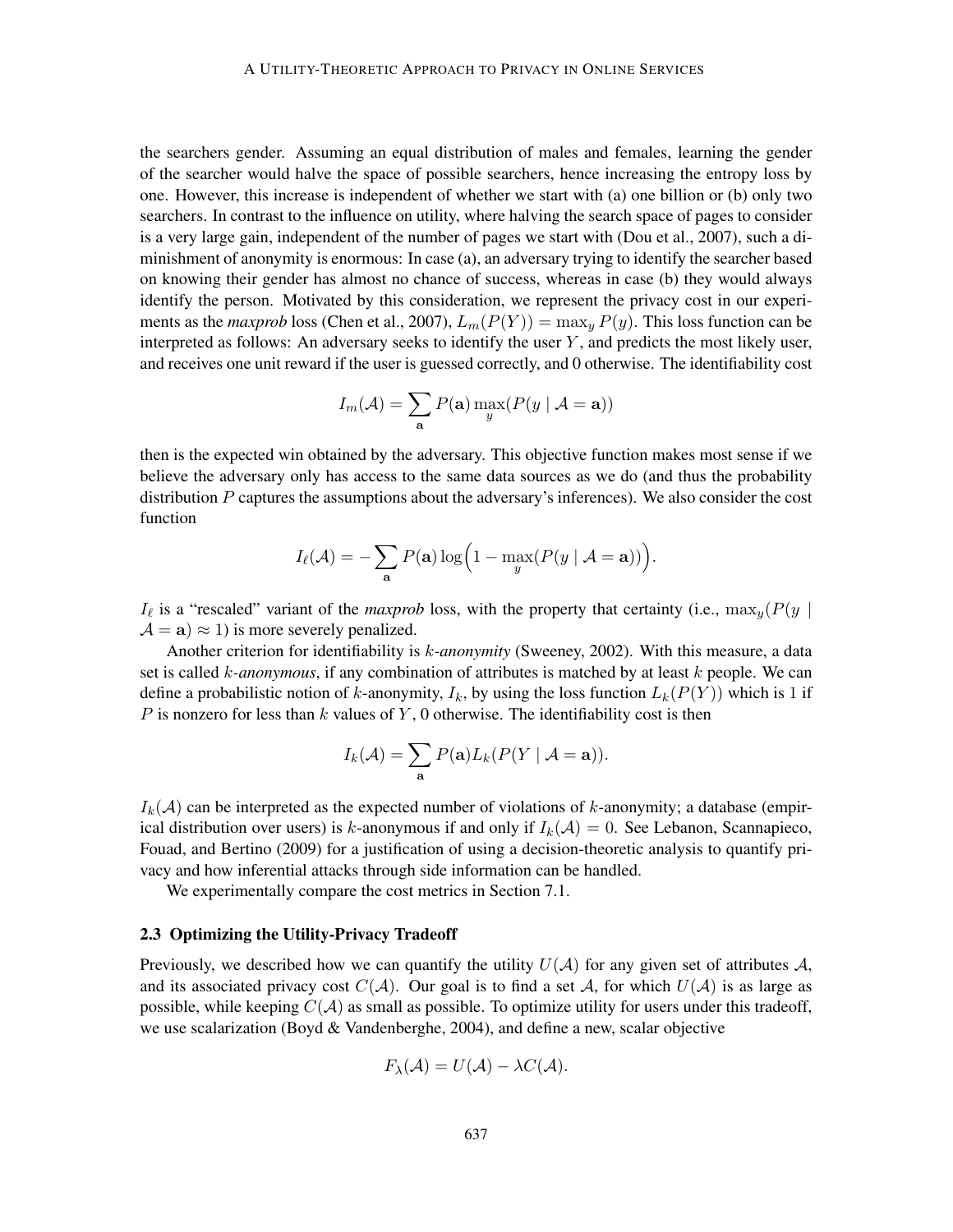Hereby,  $\lambda$  plays the role of a privacy-to-utility conversion factor. The goal is to solve the following optimization problem:

$$
\mathcal{A}_{\lambda}^{*} = \underset{\mathcal{A}}{\operatorname{argmax}} F_{\lambda}(\mathcal{A})
$$
\n(2.1)

By varying  $\lambda$ , we can find different solutions  $A^*_{\lambda}$ . If we choose a very small  $\lambda$ , we find solutions with higher utility and higher cost; large values of  $\lambda$  will lead to lower utility, but also lower privacy cost.

If the set of attributes  $V$  is large, then (2.1) is a difficult search problem, as the number of subsets A grows exponentially in the size of  $V$ . It can be shown that the solution to this problem is hard even to approximate:

**Theorem 2.1.** *If there is a constant*  $\alpha > (1-1/e)$  *and there exists an algorithm which is guaranteed* to find a set  $\mathcal{A}'$  such that  $F_1(\mathcal{A}') \ge \alpha \max_{\mathcal{A}} F_1(\mathcal{A})$ , then  $P = NP$ .

The proofs of all theorems are presented in the Appendix. Given the complexity, we cannot expect to find a solution  $A^*$  efficiently which achieves even slightly more than  $(1 - 1/e) \approx 63\%$  of the optimal score. However, we can find a solution which is guaranteed to achieve at least 1/3 of the optimal value.

# 2.4 Hard Constraints on Privacy Cost

Instead of optimizing the tradeoff  $F_{\lambda}(\mathcal{A}) = U(\mathcal{A}) - \lambda C(\mathcal{A})$ , one may be interested in maximizing the utility  $U(\mathcal{A})$  subject to a hard constraint on the cost  $C(\mathcal{A})$ , i.e., solve

$$
\mathcal{A}_{\lambda}^{*} = \underset{\mathcal{A}}{\operatorname{argmax}} U(\mathcal{A}) \text{ s.t. } C(\mathcal{A}) \leq B,
$$
 (2.2)

for some value of  $B \geq 0$ . For example, users may be interested in maximizing utility while enforcing k-anonymity (in which case we would constrain  $I_k(\mathcal{A}) \leq 0$ ). This solution would then provide per-user guarantees, i.e., k-anonymity is never violated. In principle, one could solve the tradeoff  $F_{\lambda}$  (i.e., problem (2.1)) for different values of  $\lambda$  and then, e.g., using binary search, choose  $\lambda$  that maximizes  $U(\mathcal{A})$  among all feasible solutions (i.e.,  $C(\mathcal{A}) \leq B$ ). In a sense, (2.1) can be seen as a Lagrangian relaxation of (2.2).

In the following, we will focus on the tradeoff problem (2.1). Using the procedure described above, our approach may be useful to solve the constrained problem (2.2) in practice (however our approximation guarantees will only hold for problem (2.1)).

## 3. Properties of the Utility-Privacy Tradeoff

As mentioned above, we would expect intuitively that the more information we already have about a user (i.e., the larger  $|A|$ ), the less the observation of a new, previously unobserved, attribute would help with enhancing a service. The combinatorial notion of *submodularity* formally captures this intuition. A set function  $G: 2^{\mathcal{V}} \to \mathbb{R}$  mapping subsets  $\mathcal{A} \subseteq \mathcal{V}$  into the real numbers is called *submodular* (Nemhauser, Wolsey, & Fisher, 1978), if for all  $A \subseteq B \subseteq V$ , and  $V' \in V \setminus B$ , it holds that  $G(A \cup$  ${V' \choose V} - G(A) \ge G(\mathcal{B} \cup {V'} - G(\mathcal{B}), \text{ i.e., adding } V'$  to a set A increases G more than adding V' to a superset B of A. G is called *nondecreasing*, if for all  $A \subseteq B \subseteq V$  it holds that  $G(A) \leq G(B)$ .

A result of Krause and Guestrin (2005) shows that, under certain common conditional independence conditions, the reduction in click entropy is submodular and nondecreasing: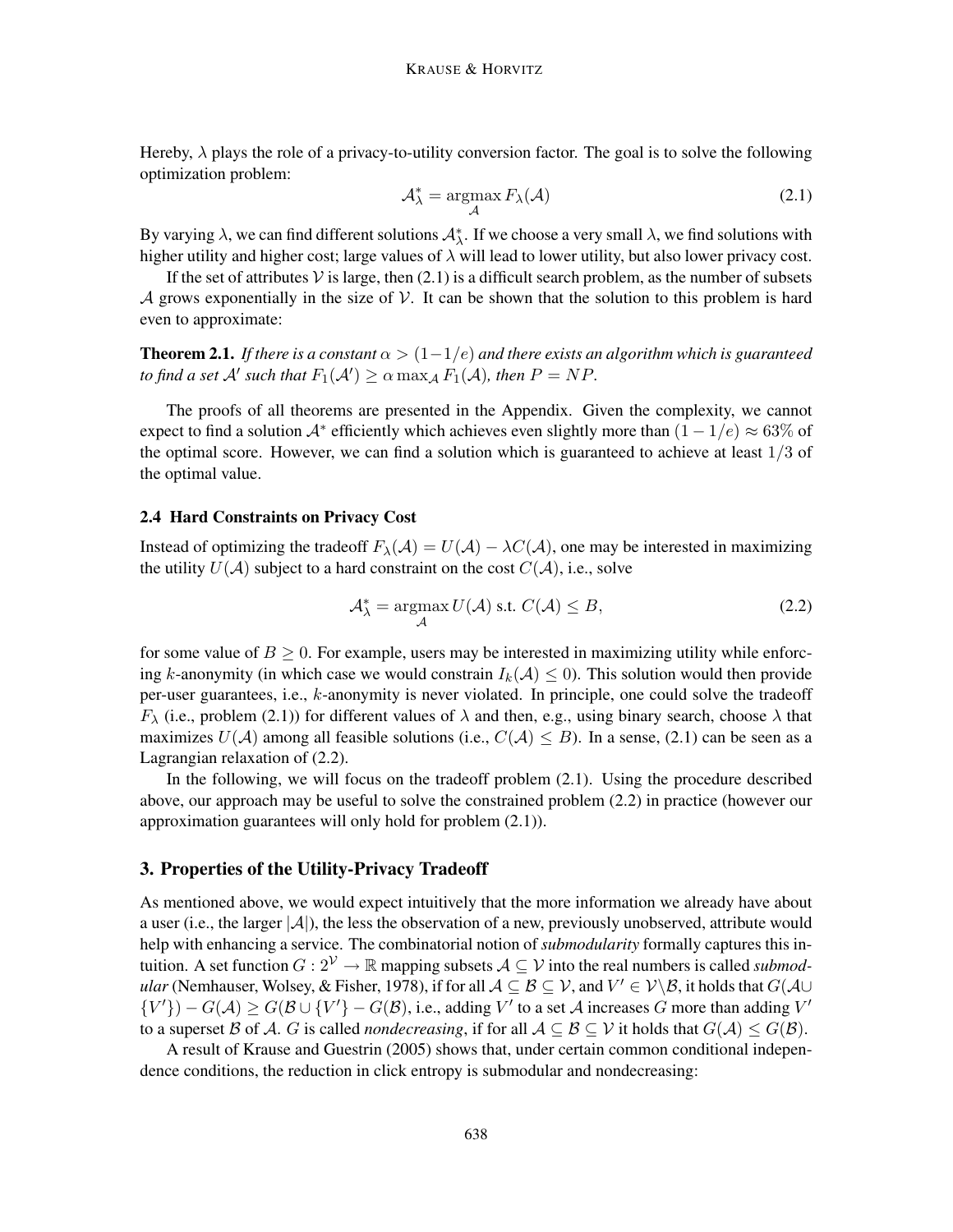Theorem 3.1 (Krause & Guestrin, 2005). *If the attributes* V *are conditionally independent given* X, i.e.,  $P(V_1, \ldots, V_m | X) = \prod_i P(V_i | X)$  then  $U(A)$  is submodular in A.

We discussed earlier how we expect the privacy cost to behave differently: Adding a new attribute would likely make a stronger incursion into personal privacy when we know a great deal about a user, and less if we know little. This "increasing costs" property corresponds with the combinatorial notion of *supermodularity*: A set function  $G: 2^{\mathcal{V}} \to \mathbb{R}$  is called *supermodular* (Nemhauser et al., 1978), if for all  $A \subseteq B \subseteq V$ , and  $V' \in V \setminus V$ , it holds that  $G(A \cup \{V'\}) - G(A) \le$  $G(\mathcal{B} \cup \{V'\}-G(\mathcal{B}),$  i.e., adding V' to a large set  $\mathcal B$  increases G more than adding V' to a subset A of B. In fact, we can prove that the *maxprob* identifiability cost function introduced in Section 2 is supermodular.

Theorem 3.2. *Assume, the attributes* V *are marginally independent, and the user* Y *is completely characterized by the attributes, i.e.,*  $Y = (\mathcal{V})$ *. Then the maxprob loss*  $I_m(\mathcal{A})$  *is supermodular in* A.

Note that the attribute sensitivity  $S(\mathcal{A})$  is per definition additive and hence supermodular as well. Thus, as a positive linear combination of supermodular functions,  $C(A) = I(A) + S(A)$  is supermodular in A for  $I(A) = I_m(A)$ . In our empirical evaluation, we verify the submodularity of  $U(A)$ and supermodularity  $C(\mathcal{A})$  even without the assumptions made by Theorem 3.1 and Theorem 3.2.

Motivated by the above insights about the combinatorial properties of utility and privacy, we formulate a general approach to trading off utility and privacy. We only assume that the utility  $U(\mathcal{A})$  is a submodular set function, and that  $C(\mathcal{A})$  is a supermodular set function. We define the general utility-privacy tradeoff problem as follows:

Problem 3.3. *Given a set* V *of possible attributes to select, a nondecreasing submodular utility function*  $U(\mathcal{A})$ *, a nondecreasing supermodular cost function*  $C(\mathcal{A})$ *, and a constant*  $\lambda \geq 0$ *, our goal is to find a set* A<sup>∗</sup> *such that*

$$
\mathcal{A}^* = \underset{\mathcal{A}}{\operatorname{argmax}} F_{\lambda}(\mathcal{A}) = \underset{\mathcal{A}}{\operatorname{argmax}} U(\mathcal{A}) - \lambda C(\mathcal{A})
$$
(3.1)

Since  $C(\mathcal{A})$  is supermodular if and only if  $-C(\mathcal{A})$  is submodular, and since nonnegative linear combinations of submodular set functions are submodular as well, the scalarized objective  $F_{\lambda}(\mathcal{A}) = U(\mathcal{A}) - \lambda C(\mathcal{A})$  is submodular as well. Hence, problem (3.1) requires the maximization of a submodular set function.

## 4. Optimization Algorithms

As the number of subsets  $A \subseteq V$  grows exponentially with the size n of V, and the NP-hardness of Problem (2.1), we cannot expect to find the optimal solution  $A^*$  efficiently. Theorem 2.1 shows that it is NP-hard to even approximate the optimal solution to better than a constant factor of  $(1-1/e)$ . A fundamental result by Nemhauser et al. (1978) characterized the performance of the simple greedy algorithm, which starts with the empty set  $\mathcal{A} = \emptyset$  and myopically adds the attribute which increases the score the most, i.e.,  $A \leftarrow A \cup \{\text{argmax}_{V'} F(A \cup \{V'\})\}$ , until k elements have been selected (where k is a specified constant). It was shown that, if F is nondecreasing, submodular and  $F(\emptyset)$  = 0, then the greedy solution  $A_G$  satisfies  $F(A_G) \ge (1 - 1/e) \max_{|A| = k} F(A)$ , i.e., the greedy solution achieves a value of at least a factor of  $1-1/e$  of the optimal solution. Although this result would allow us to perform such tasks as selecting a near-optimal set of  $k$  private attributes maximizing the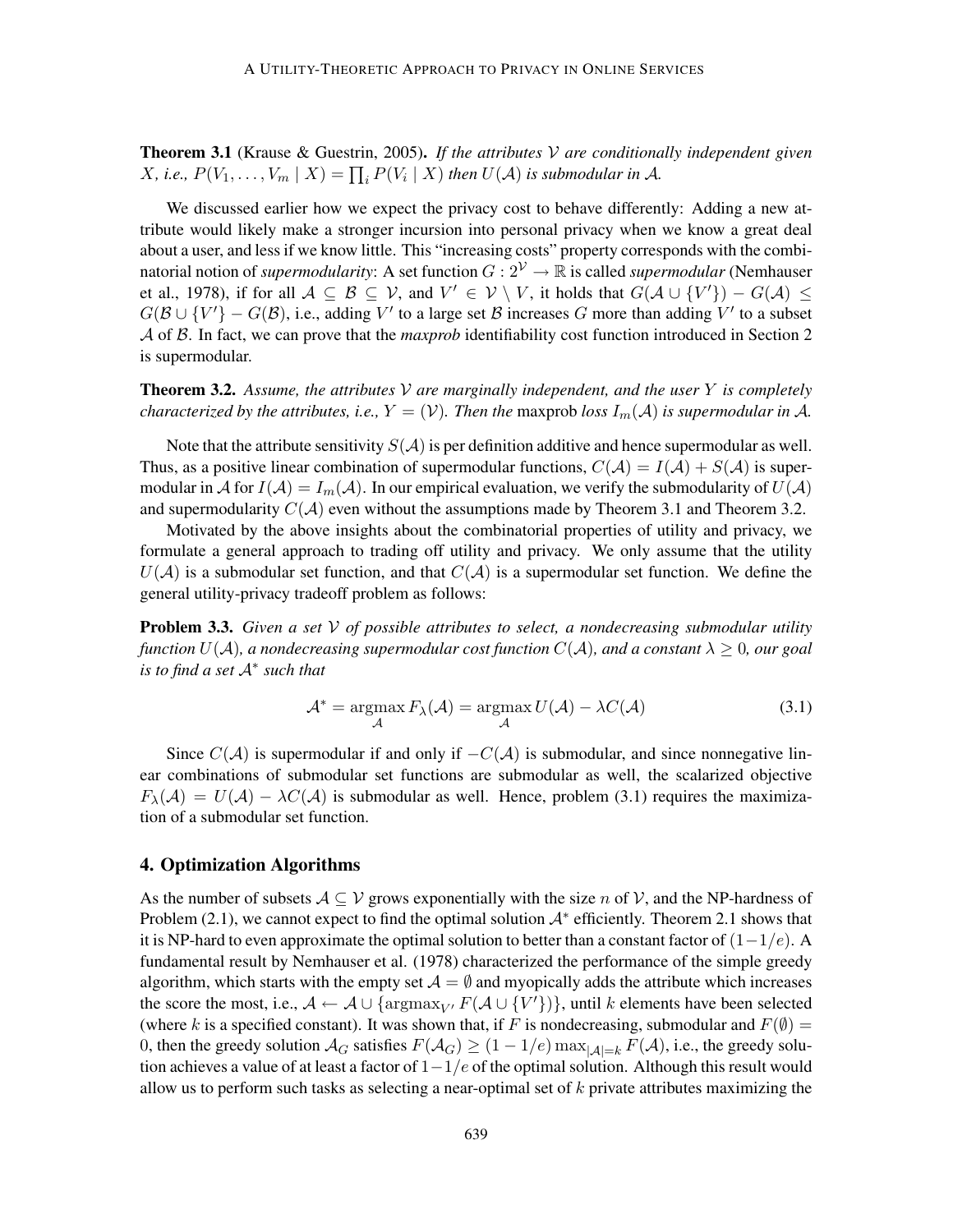utility  $U(\mathcal{A})$  (which satisfies the conditions of the result from Nemhauser et al., 1978), it unfortunately does not apply in the more general case, where the objective  $F_{\lambda}(\mathcal{A})$  is *not* nondecreasing.

The problem of maximizing such *non-monotone* submodular functions has been resolved by Feige, Mirrokni, and Vondrak (2007). A local search algorithm, named LS, was proved to guarantee a near-optimal solution  $\mathcal{A}_{LS}$ , if  $F$  is a nonnegative $^3$  (but not necessarily nondecreasing) submodular function:

- 1. Let  $V^* \leftarrow \operatorname{argmax}_{V' \in V} F({V'})$  and init.  $\mathcal{A} \leftarrow {V^*}$
- 2. If there exists an element  $V' \in V \setminus A$  such that  $F(A \cup \{V'\}) > (1 + \frac{\varepsilon}{n^2})F(A)$ , then let  $\mathcal{A} \leftarrow \mathcal{A} \cup \{V'\}$ , and repeat step 2.
- 3. If there exists an element  $V' \in \mathcal{A}$  such that  $F(\mathcal{A} \setminus \{V'\}) > (1 + \frac{\varepsilon}{n^2})F(\mathcal{A})$ , then let  $\mathcal{A} \leftarrow$  $\mathcal{A} \setminus \{V'\}$ , and go back to step 2.
- 4. Return  $A_{LS} \leftarrow \arg \max \{ F(A), F(V \setminus A) \}.$

This algorithm works in an iterative manner to add or remove an element  $V'$  in order to increase the score, until no further improvement can be achieved. Feige et al. (2007) prove the following Theorem:

Theorem 4.1 (Feige et al., 2007). *If* F *is a nonnegative submodular function, then, for the solution* ALS *returned by algorithm LS, it holds that*

$$
F(\mathcal{A}_{LS}) \ge \left(\frac{1}{3} - \frac{\varepsilon}{n}\right) \max_{\mathcal{A}} F(\mathcal{A}).
$$

*LS uses at most*  $\mathcal{O}(\frac{1}{\varepsilon})$  $\frac{1}{\varepsilon}$ n<sup>3</sup> log n) *function evaluations*.

Hence, LS returns a solution  $A_{LS}$  achieving at least 1/3 of the optimal score.

#### 4.1 An Efficient Implementation

The description of Algorithm LS allows some freedom for implementing the search in steps 2 and 3. In our implementation, we select in a greedy manner the element  $V'$  which most increases the objective function. Furthermore, to speed up computation, we use *lazy evaluation* to find the greedy elements (Robertazzi & Schwartz, 1989).

The algorithm LLS (c.f., Figure 1) performs a sequence of upwards and downwards passes, adding and removing elements which improve  $F_{\lambda}$  by at least a factor of  $(1 + \frac{\varepsilon}{n^2})$ . The upwards pass is done in a lazy manner—the increments  $\delta_V$  are *lazily* updated only when necessary. We found that the lazy computation can reduce the running time by an order of magnitude. The correctness of this lazy procedure follows directly from submodularity: Submodularity implies that the  $\delta_V$  are monotonically nonincreasing as more and more elements are added to A. The lazy updates can also be applied for the greedy downward pass. We discovered that Algorithm 1 usually terminates after one single downwards pass, without removing a single element.

<sup>3.</sup> If F takes negative values, then it can be normalized by considering  $F'(\mathcal{A}) = F(\mathcal{A}) - F(\mathcal{V})$ , which however can impact the approximation guarantees.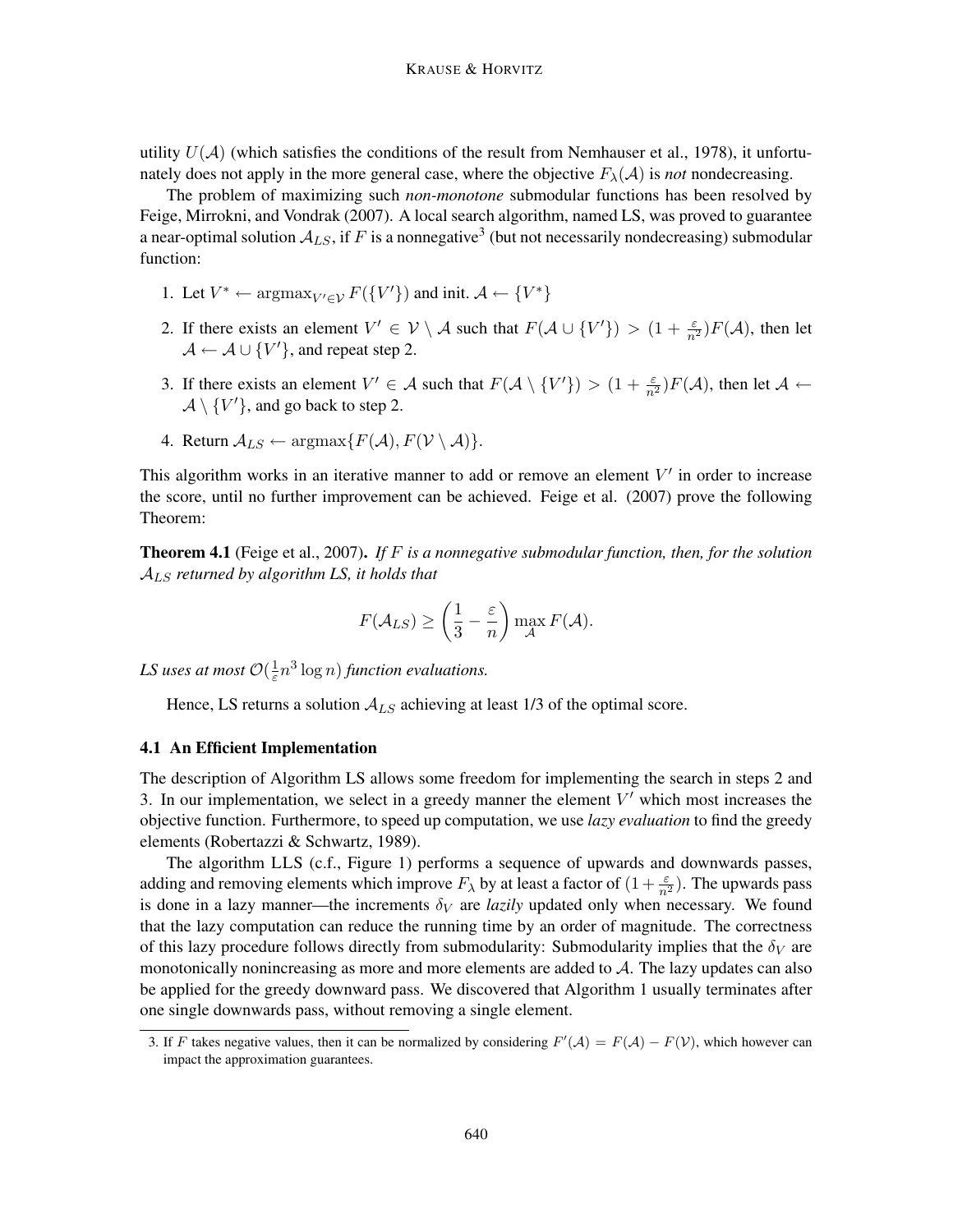```
Input: Submodular function F_{\lambda}Output: Near-optimal selection A of personal attributes
begin
     \mathcal{A} \leftarrow \emptyset;repeat
           change = false;/* Lazy greedy upward pass: */foreach V \in V do \delta_V \leftarrow F_{\lambda}(A \cup \{V\}) - F_{\lambda}(A); currentV \leftarrow true;repeat
                  V' \leftarrow \operatorname{argmax}_{V \in \mathcal{V} \setminus \mathcal{A}} \delta_V;if current_V = true then
                        if \delta_{V'} > (1 + \frac{\varepsilon}{n^2}) F_{\lambda}(\mathcal{A}) then
                              \mathcal{A} \leftarrow \mathcal{A} \cup \{V'\}; foreach V \in \mathcal{V} do \textit{current}_V \leftarrow \textit{false}else
                             break;
                       end
                 else
                        \delta_{V'} \leftarrow F_{\lambda}(\mathcal{A} \cup \{V'\}) - F_{\lambda}(\mathcal{A}); current_{V'} \leftarrow true;end
            until \delta_{V'} \leq (1+\frac{\varepsilon}{n^2}) F_\lambda(\mathcal{A}) ;
           /* Lazy greedy downward pass: */*
           foreach V \in \mathcal{A} do \delta_V \leftarrow F_\lambda(\mathcal{A} \setminus \{V\}) - F_\lambda(\mathcal{A}); currentV \leftarrow true;repeat
                  V' \leftarrow \operatorname{argmax}_{V \in \mathcal{A}} \delta_V;if current_V = true then
                        if \delta_{V'} > (1 + \frac{\varepsilon}{n^2}) F_{\lambda}(\mathcal{A}) then
                              \mathcal{A} \leftarrow \mathcal{A} \setminus \{V'\}; change = true; foreach V \in \mathcal{A} do current_V \leftarrow falseelse
                             break;
                       end
                 else
                        \delta_{V'} \leftarrow F_{\lambda}(\mathcal{A} \setminus \{V'\}) - F_{\lambda}(\mathcal{A}); current_{V'} \leftarrow true;end
            until \delta_{V'} \leq (1 + \frac{\varepsilon}{n^2}) F_{\lambda}(\mathcal{A});
     until change = false;
      return argmax\{F_{\lambda}(\mathcal{A}), F_{\lambda}(\mathcal{V} \setminus \mathcal{A})\}end
```
Algorithm 1: The *lazy local search* (LLS) algorithm.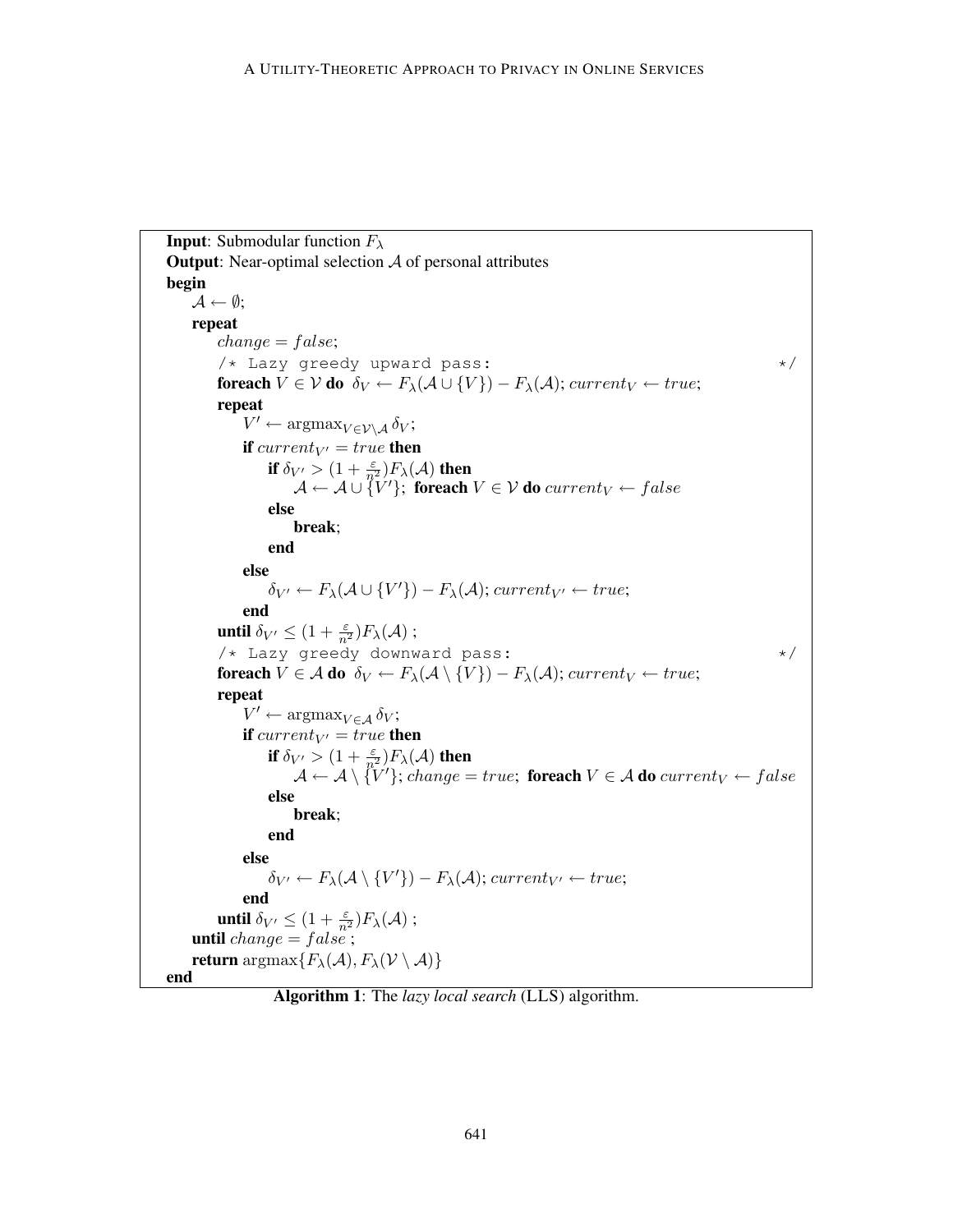## 4.2 Evaluating Utility and Cost

To run LLS, we need to be able to efficiently evaluate the utility  $U(\mathcal{A})$  and cost  $C(\mathcal{A})$ . In principle, we can compute the objective functions from the empirical distribution of the training data, by explicitly evaluating the sums defining  $U(\mathcal{A})$  and  $C(\mathcal{A})$  (c.f., Section 2). However, this approach is very inefficient —  $\Omega(N^2)$  where N is the number of training examples. Instead, we can estimate  $U(\mathcal{A})$  and  $C(\mathcal{A})$  by sampling. Krause and Guestrin (2005) show how the Hoeffding inequality (Hoeffding, 1963) can be used in order to approximately compute conditional entropies. The Hoeffding inequality allows us to acquire bounds on the number of samples needed in order to determine the expectation  $\mathbb{E}[H]$  of a random variable H, if H is bounded. In the case of click entropy reduction, we use the random variable

$$
H \mid [Q = q, \mathcal{A} = \mathbf{a}] = H(X) - H(X \mid q, \mathbf{a}).
$$

H is a deterministic function modeling the click entropy reduction if request  $Q = q$  and attributes  $\mathcal{A}$  = a are observed. Since Q and A are random variables,  $\hat{H}$  is random as well. Since  $\hat{H}$  is bounded between 0 and  $log_2(\#intents)$ , the Hoeffding inequality can be applied, and the following holds:

**Lemma 4.2** (Krause & Guestrin, 2005). *For any*  $\varepsilon > 0$  *and*  $\delta > 0$ *, we need* 

$$
\left[\frac{1}{2}\left(\frac{\log_2(\#intents)}{\varepsilon}\right)^2 \log\frac{1}{\delta}\right]
$$

*samples in order to estimate*  $U(\mathcal{A})$  *to absolute error*  $\varepsilon$  *with confidence at least*  $1 - \delta$ *.* 

For the identifiability loss  $I(\mathcal{A})$ , we can proceed in a similar manner. Both the maximum probability and the  $k$ -anonymity loss are bounded between 0 and 1. Using a similar argument as in the proof of Lemma 4.2, we have the following result:

**Lemma 4.3.** *For any*  $\varepsilon > 0$  *and*  $\delta > 0$ *, we need*  $\left[\frac{1}{2\varepsilon}\right]$  $\frac{1}{2\varepsilon^2} \log \frac{1}{\delta}$  *samples in order to estimate*  $C(\mathcal{A})$  *to absolute error*  $\varepsilon$  *with confidence at least*  $1 - \delta$ *.* 

We can generalize Theorem 4.1 to also hold in the case where utility and cost are estimated up to small constant error. The following theorem summarizes the analysis:

**Theorem 4.4.** *If*  $\lambda$  *such that*  $F_{\lambda}(V) \geq 0$ *, then* LLS*, using sampling to estimate*  $C(A)$  *and*  $U(A)$ *, computes a solution* ALLS *such that*

$$
F_{\lambda}(\mathcal{A}_{LLS}) \ge \left(\frac{1}{3} - \frac{\varepsilon}{n}\right) \max_{\mathcal{A}} F_{\lambda}(\mathcal{A}) - n\varepsilon_{S},
$$

*with probability at least*  $1 - \delta$ *. The algorithm uses at most* 

$$
\mathcal{O}\left(\frac{1}{\varepsilon}n^3\log n\left(\frac{\log_2(\#intents)}{\varepsilon_S}\right)^2\log\frac{1}{\delta n^3}\right)
$$

*samples.*

Hence, the algorithm LLS will efficiently find a solution  $A_{LLS}$  which achieves at least a constant fraction of 1/3 times the value of the optimal solution.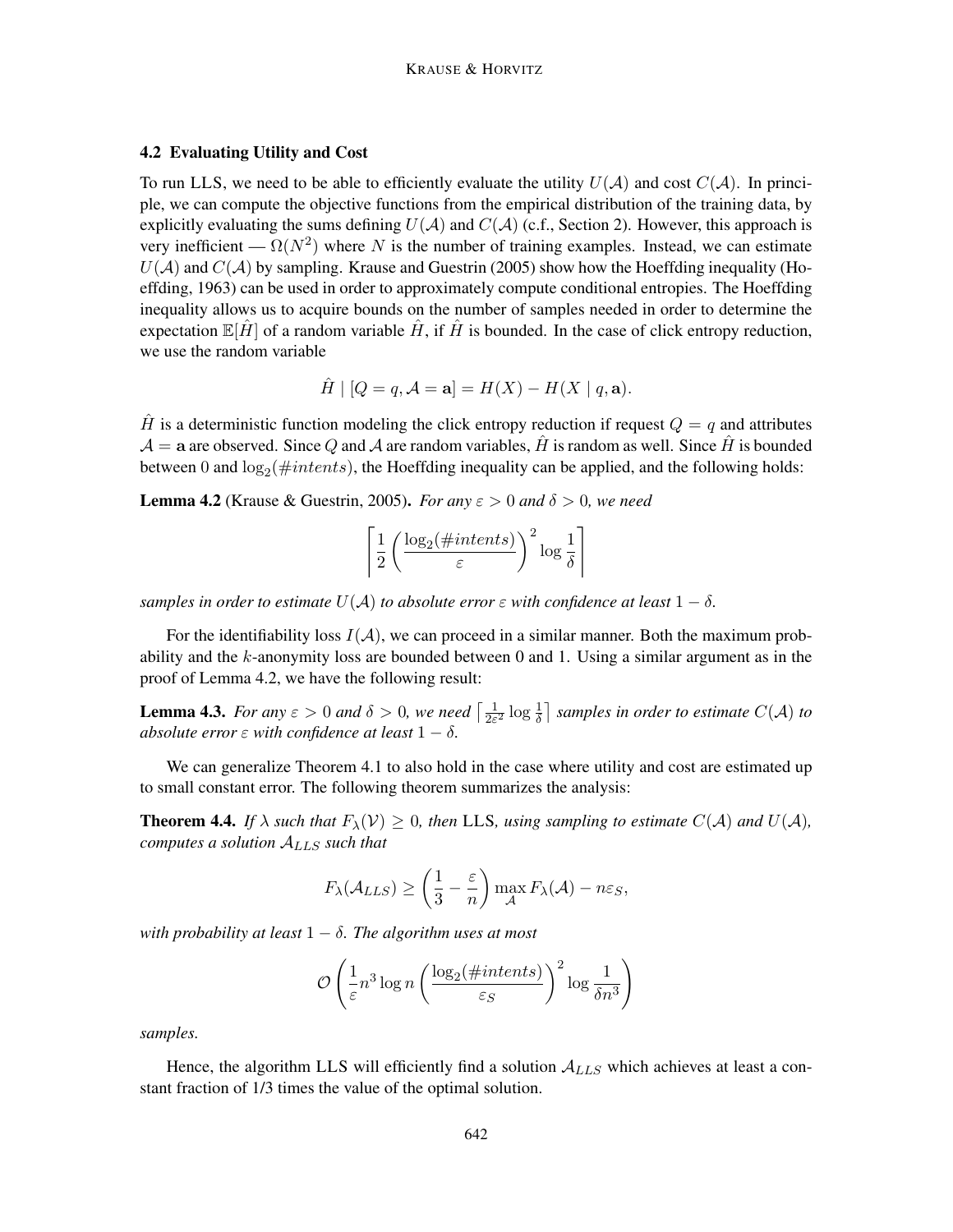#### 4.3 Computing Online Bounds

The bounds provided by Theorem 4.4 are *offline*, in the sense that they can be stated before running Algorithm 1. We can use the submodularity of  $U(\mathcal{A})$  and supermodularity of  $C(\mathcal{A})$  additionally for computing *online* bounds on the performance of *any* algorithm.

**Theorem 4.5.** Let  $A' \subseteq V$  be an arbitrary set of attributes. For each  $V \in V \setminus A$  define  $\eta_V =$  $U(\mathcal{A}' \cup \{V\}) - U(\mathcal{A}') - \lambda C(\{V\})$ *. Let*  $\mathcal{B} = \{V : \eta_V > 0\}$ *. Then* 

$$
\max_{\mathcal{A}} F_{\lambda}(\mathcal{A}) \leq U_{\lambda}(\mathcal{A}') + \sum_{V \in \mathcal{B}} \eta_V.
$$

It is again possible to extend these bounds to the case where the objective function  $F_{\lambda}$  is evaluated with small absolute error via sampling.

### 4.4 Finding the Optimal Solution

Although LLS allows us to find a near-optimal solution in polynomial time, submodularity of  $F_{\lambda}$  can also be exploited to find an optimal solution in a more informed way, allowing us to bypass an exhaustive search through all exponentially many subsets A. Existing algorithms for optimizing submodular functions include branch and bound search, e.g., in the *data-correcting algorithm* by Goldengorin, Sierksma, Tijssen, and Tso (1999), as well as mixed-integer programming (Nemhauser & Wolsey, 1981). These approaches also do not require nonnegativity of  $F_{\lambda}$ . The mixed-integer programming approach by Nemhauser et.al. effectively uses bounds similar to those presented in Theorem 4.5.

#### 5. Search Log Data and Attributes

We estimate the utility  $U(\mathcal{A})$  and cost  $C(\mathcal{A})$  of sets of private attributes from data. We use search log data, based on a total of 247,684 queries performed by 9,523 users from 14 months between December 2005 and January 2007. The search data was obtained from users who had volunteered to participate in a public Microsoft data sharing program centering on the use of information about their search activities to enhance search. The data was filtered to include only those queries which had been performed by at least 30 different users, resulting in a total of 914 different queries. For the utility  $U(\mathcal{A})$ , we compute the average reduction in click entropy (in bits) with respect to the per-query distribution of web pages chosen, as defined in Section 2. From the demographic information and the search logs, we compute 31 different user / query specific attributes. In selecting our attributes, we chose a very coarse discretization. No attribute is represented by more than three bits, and most attributes are binary. We consider the following attributes, which are summarized in Table 1.

# 5.1 Demographic Attributes

The first set of attributes contains demographic information, which were voluntarily provided separately as part of signing up for a set of online services. The attributes contain gender, age group, occupation and region, each very coarsely discretized into at most three bits. Gender was specified by 86% of users, age by 94%, occupation by 57%. 44% of the users specified their gender as male, 42% as female. 8% of users asserted that they are less than 18 years, 53% between 18 and 55, and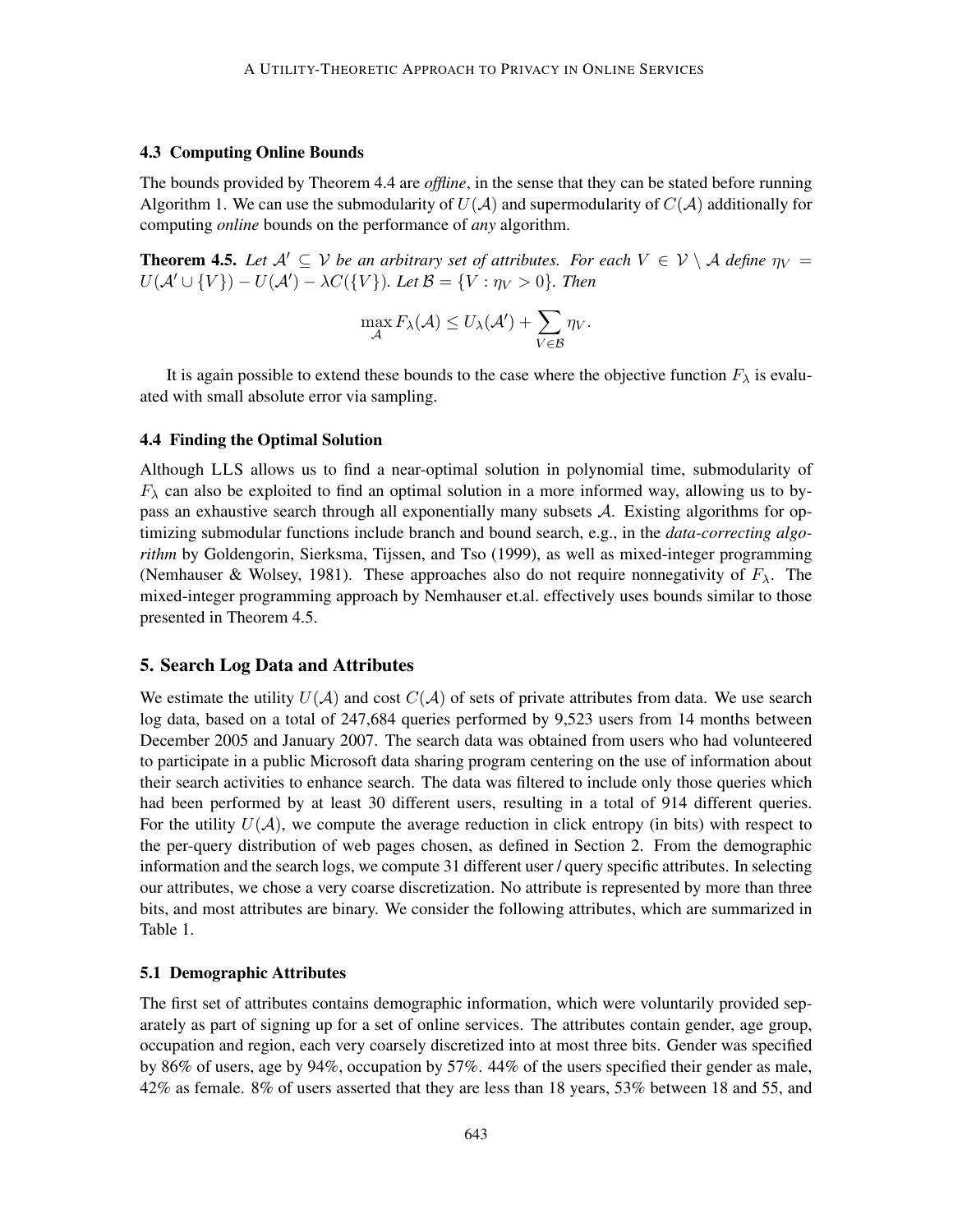33% 55 and older. Most users were from the US and Canada (53%), followed by 7% from the European Union and 3% from Asia. Other locations were unspecified. 10% of the searchers specified that they are students.

# 5.2 Search Activity Attributes

The next set of attributes contains features extracted from search history data. For each query, we determine whether the same query has been performed before (AQRY; 70% of the queries are repeated), as well as whether the searcher has visited the same webpage (ACLK) before (53% of the clicks). We consider the sequence of websites visited following a query, and associate the hostname of the first website on which the surfer dwells for at least 30 seconds as the intended target. The attribute AFRQ describes whether the user performed at least one query each day. 47% of the searchers performed at least one search per day. We also log the top-level domain (ATLV) determined by reverse DNS lookup of the query IP address, and used only the domains .net, .com, .org and .edu. 83% of the queries were associated with one of these domains. We determine if a user ever performed queries from at least 2 different zip codes (AZIP; true 31%), cities (ACTY; true 31%) and countries (ACRY; true 2%), by performing reverse DNS lookup of the query IP addresses. For each query, we store whether the query was performed during working hours (AWHR; between 7 am and 6 pm) and during workdays (AWDY; Mon-Fri) or weekend (Sat, Sun), without accounting for holidays. Workdays account for 73% of the queries, but only 40% of the queries were done during working hours.

# 5.3 Topic Interests

We looked up all websites visited by the user during 2006 in the 16 element top-level category of the Open Directory Project directory (www.dmoz.org). For each category, we use a binary attribute indicating whether the user has ever visited a website in that category (acronyms for topics are indicated with prefix T). Topic classification was available for 96% of the queries.

# 6. Survey on Privacy Preferences

Although identifiability can be an important part of privacy, people may have different preferences about sharing individual attributes (Olson, Grudin, & Horvitz, 2005). We set out to assess preferences about cost and benefits of the sharing of different kinds of personal data. Related work has explored elicitation of private information (c.f., Huberman, Adar, & Fine, 2005; Wattal, Telang, Mukhopadhyay, & Boatwright, 2005; Hann, Hui, Lee, & Png, 2002). We are not familiar with a similar study for the context of web search. Our survey was designed specifically to probe preferences about revealing different attributes of private data in return for increases in the utility of a service (in this case, in terms of enhanced search efficiency). As previous studies by Olson et al. (2005) show, willingness to share information greatly depends on the type of information being shared, with whom the information is shared, and how the information is going to be used. In designing the survey, we tried to be as specific as possible, by specifying a low-risk situation, in which the "personal information would be shared and used only with respect to a single specified query, and discarded immediately thereafter." Our survey contained questions both on the sensitivity of individual attributes and on concerns about identifiability. The survey was distributed within Microsoft Corporation via an online survey tool. We motivated people to take the survey by providing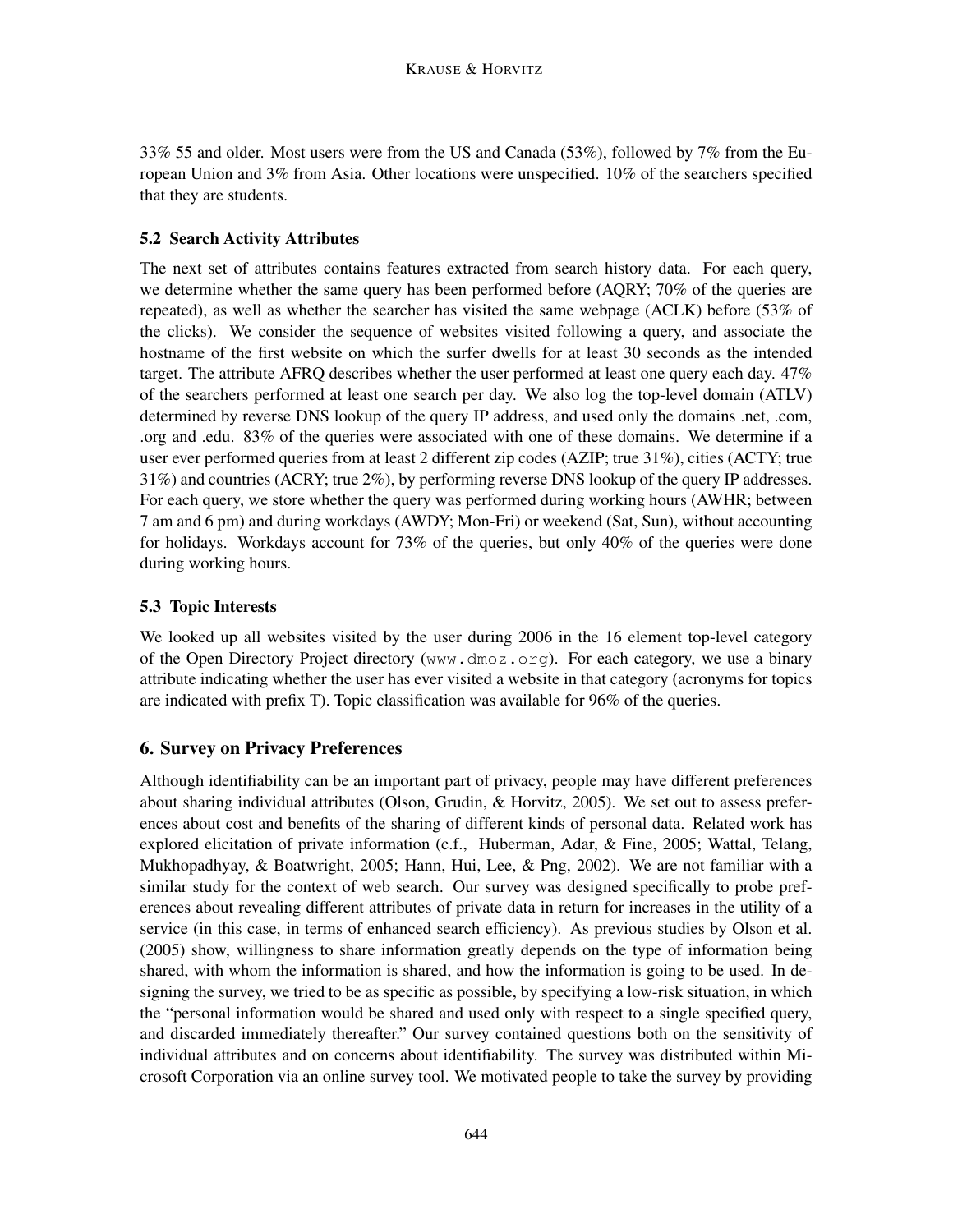

Figure 1: Willingness to share attributes



Figure 2: Sensitivity of individual attributes (with 95% confidence intervals)

participants with a lottery where they could win a media player via a random drawing. The survey was open to worldwide entries, and we received a total of 1,451 responses. Again, we use acronyms to refer to the personal attributes, as defined in Table 1.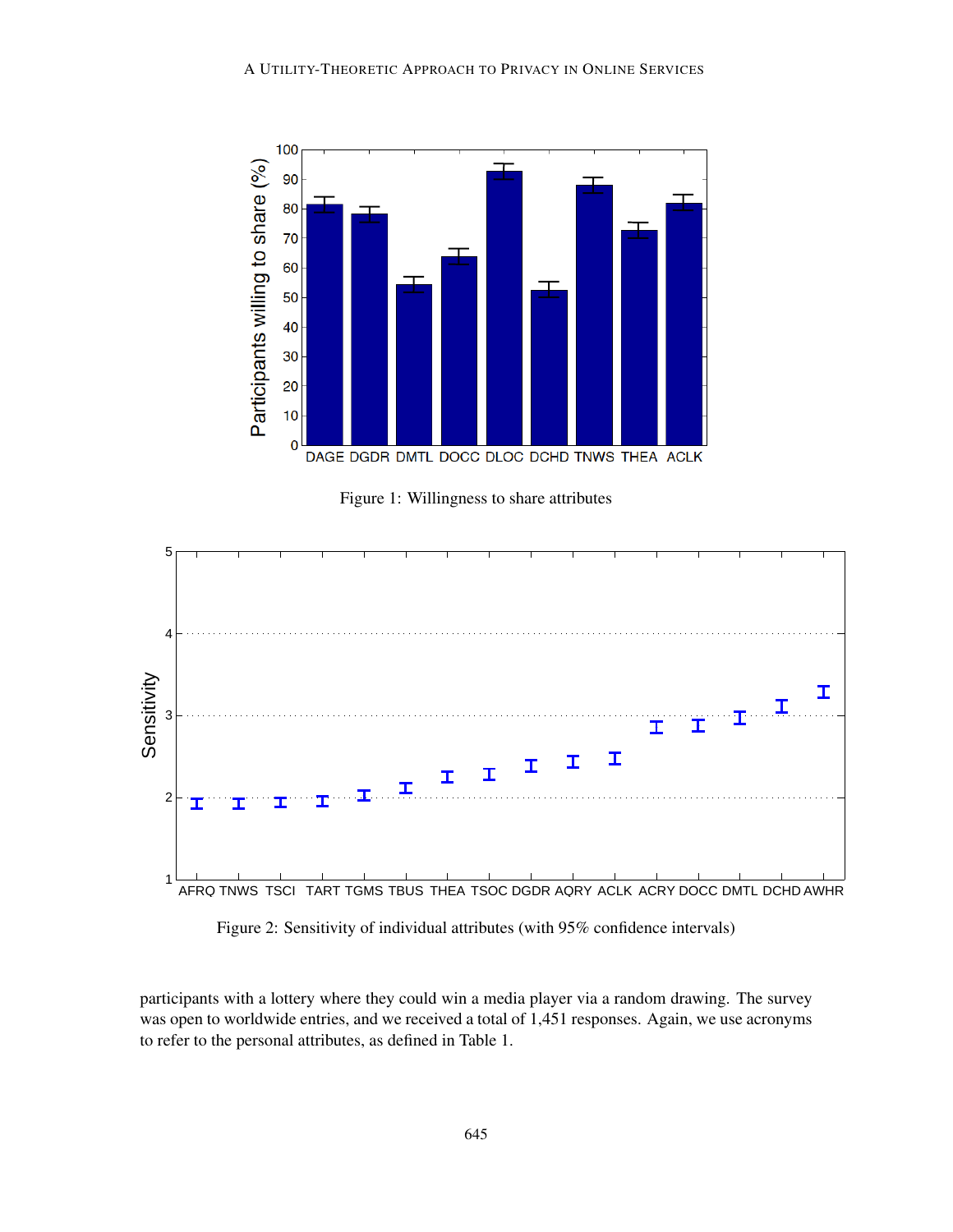# 6.1 Questions about Individual Attributes

First, we assessed attributes that participants would be willing to share with the search engine if revealing these attributes would "double search performance." Interestingly, for all attributes probed, more than 50% of study participants asserted that they would agree to share the information given the promised efficiency gain. Also, the sharing rates are very similar to those estimated in the survey (78% for gender, 82% for age, and 64% for occupation). The least willingness to share (54.4% and 52.6% respectively) was exhibited for marital status (DMTL) and whether the participant has children (DCHD), closely followed by occupation (63.9%). Most participants (92.7%) would rather share their region than share that their interests include news-related webpages (TNWS). Figure 1 presents the results for this question. We also asked the participants to classify the sensitivity of the attributes on a Likert scale from 1 (not very sensitive) to 5 (highly sensitive). The order of the questions was randomized. Figure 2 presents the results. The frequency of search engine usage (AFRQ) as well as very general topic interests, e.g., in news pages (TNWS), are considered to be of low sensitivity. Interestingly, we found that there are significant differences in preferences among participants even for sharing with a service interests in different topics; participants showed significantly greater sensitivity to sharing their interest in health or society related websites (THEA, TSOC) than in news or science-related pages (TNWS, TSCI). The biggest "jump" in sensitivity occurs between attributes ACLK, referring to sharing a repeated visit to same website, and ACRY, referring to having recently traveled internationally. We found that participants were most sensitive to sharing whether they are at work while performing a query (AWHR).

## 6.2 Questions about Identifiability

We also elicited preferences about sharing personal data at different degrees of precision and with different levels of identifiability. First, we sought to identify changes in the sensitivity associated with sharing personal data at increasingly higher resolution. More specifically, we inquired about the sensitivities of participants to sharing their ages at the level of groups of 20, 10, 5, and 1 years, and their exact birth dates. Similarly, we asked how sensitive participants would be to sharing their location at the region, country, state, city, zip code, or address levels of detail. Figures 3(a) and 3(b) present the mean sensitivity with 95% confidence intervals for this experiment. We also assessed participants sensitivities to having their search activity stored in different ways. More specifically, we asked users to assess their sensitivity about storing only a topic classification of the visited websites (i.e., whether a news- , business-, health-related etc. site was visited), storing all searches for 1 or 3 years, or storing all searches indefinitely. Lastly, we asked the participants how sensitive they would be, if, in spite of sharing the information, they would be guaranteed to remain indistinguishable from at least k other people (thereby eliciting preferences about k of  $k$ anonymity). Here, we varied k among 1, 10, 100, 1,000, 10,000, 100,000 and 1 million. Figure  $3(c)$ presents the results of these experiments.

We draw a number of conclusions about the preferences of the population studied. First, storing search activity is generally considered more sensitive than sharing certain demographic information. For example, even storing only the topic classification of visited web pages is considered significantly more sensitive than sharing the city or birth year of a user. This result indicates that logging search activity is considered at least as threatening to privacy as sharing certain demographic information. The survey also shows that study participants have strong preferences about the granularity of the shared information. As explained below in Section 7.2, we can use the information obtained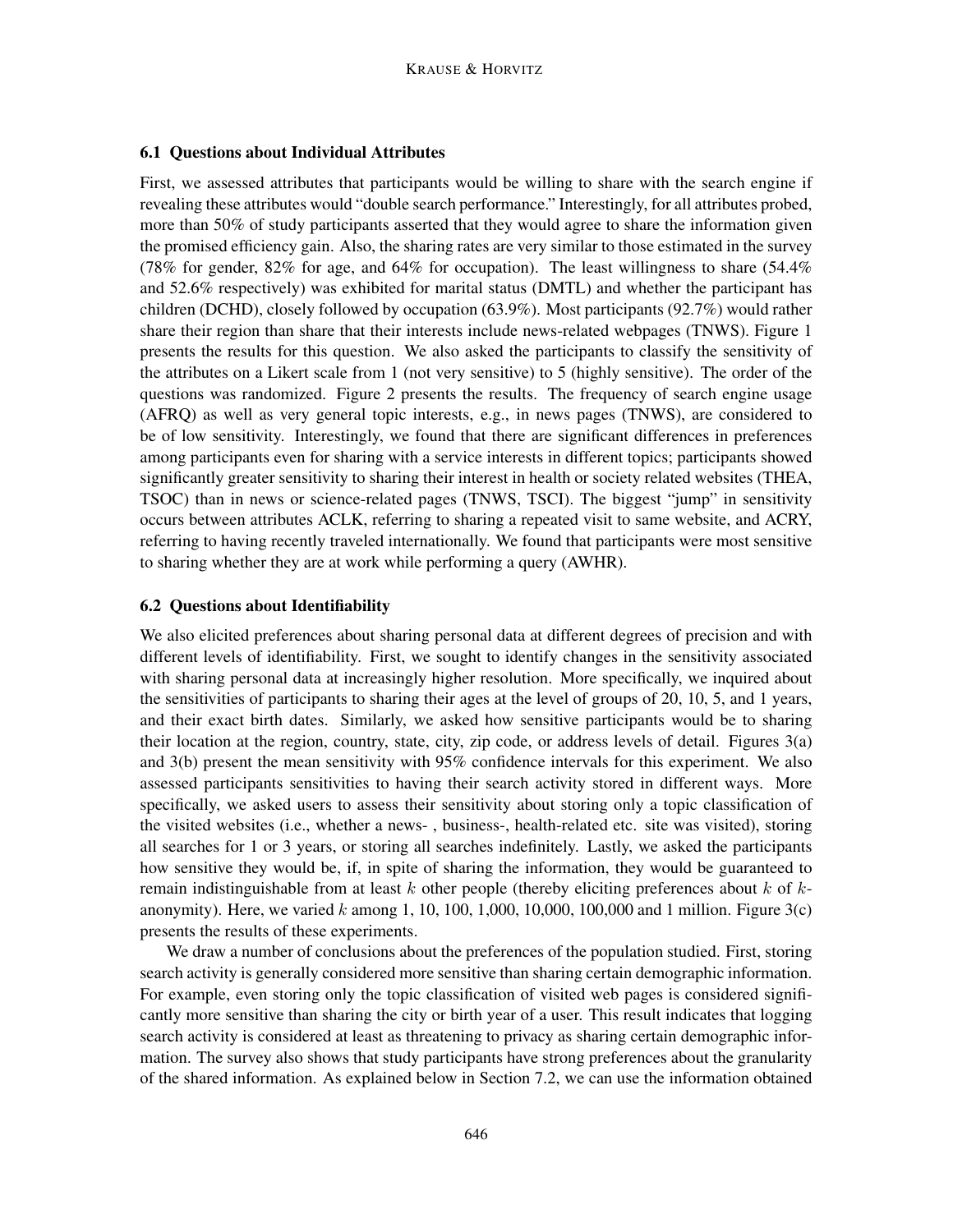

Figure 3: Sensitivity of sharing age (a) and location (b) under different levels of discretization. (c) Sensitivity of storing searches for varying amounts of time. (d) Sensitivity of  $k$ discriminability levels (right). Plots show 95% confidence intervals.

from this experiment to explicitly take into account peoples' preferences when trading off privacy and utility.

#### 6.3 Questions about Utility

In addition to assessing the sensitivity of sharing different kinds of personal information, we asked the participants to assess the degree of improvement they would require in order to share attributes of a given sensitivity level. More specifically, we asked: "How much would a search engine have to improve its performance, such that you would be willing to share information you consider 1/2/...". As response options, we offered average improvements by 25%, 50%, 100%, as well as the outcome of immediately presenting the desired page 95% of the time (which we associated with a speedup by a factor of 4). We also allowed participants to opt to never share information at a specified sensitivity level. These responses, in conjunction with the earlier sensitivity assessments, allowed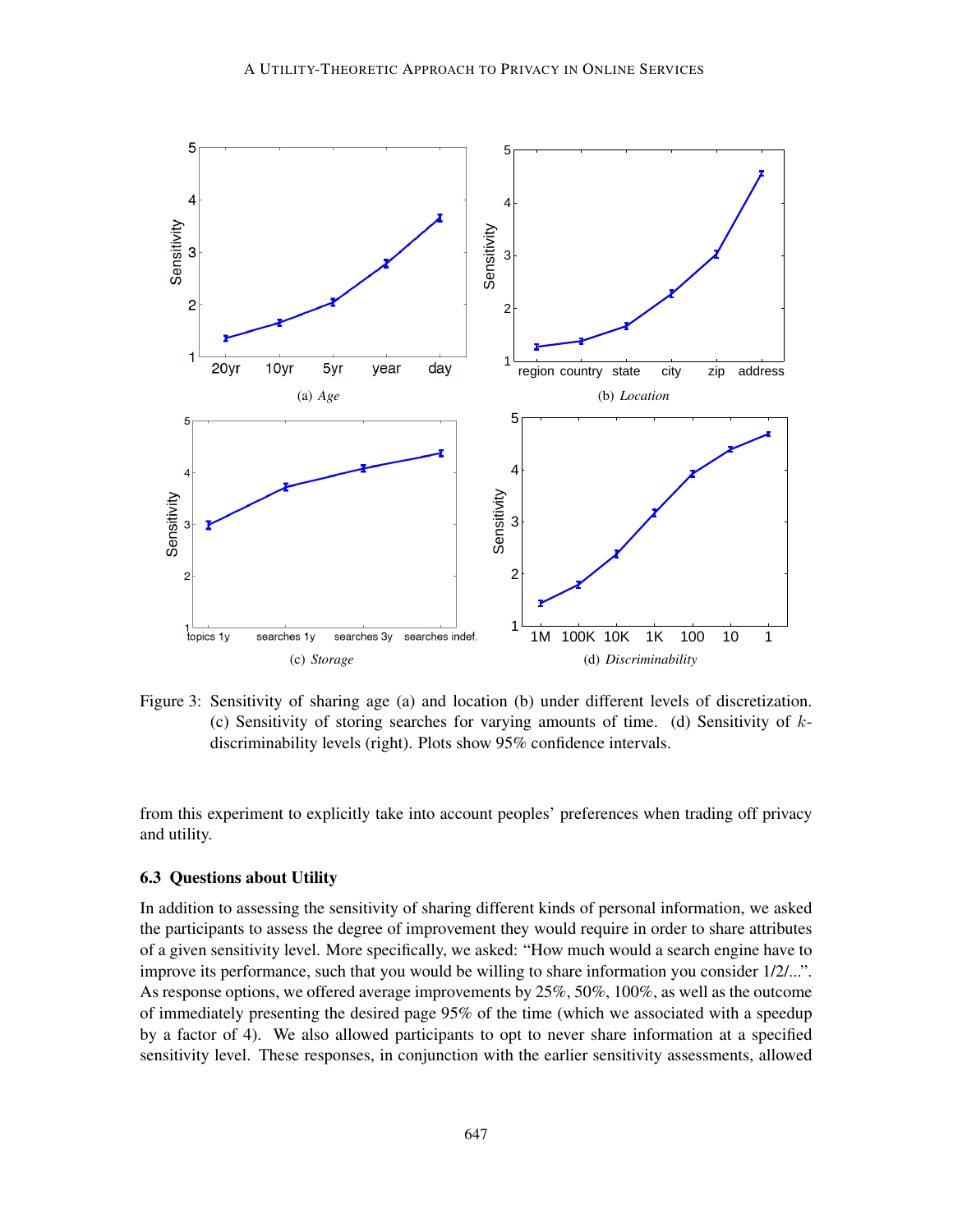

Figure 4: Which attributes are currently stored?



Figure 5: Using sensitivity as a common currency

us to establish sensitivity as a *common currency* of utility and cost. Figure 5 presents the median, 25 and 75-percentiles of the responses for the k-discriminability question and the above utility question.

# 6.4 Questions about the Current State

Additionally, we assessed the current understanding of the state of privacy in search. More specifically, we asked, whether the participants believe that most current search engines store the following attributes: DGDR, DAGE, DOCC, DZIP, ASEA, DCRY, TNWS, DEML. We found that most participants (96%) assume that search engines know the country (DCRY) a searcher is from. Also, most participants (86%) assume that all searches are stored by the search engines. Fewer participants believe that demographic information such as occupation (16%), age (28%) or gender (34%)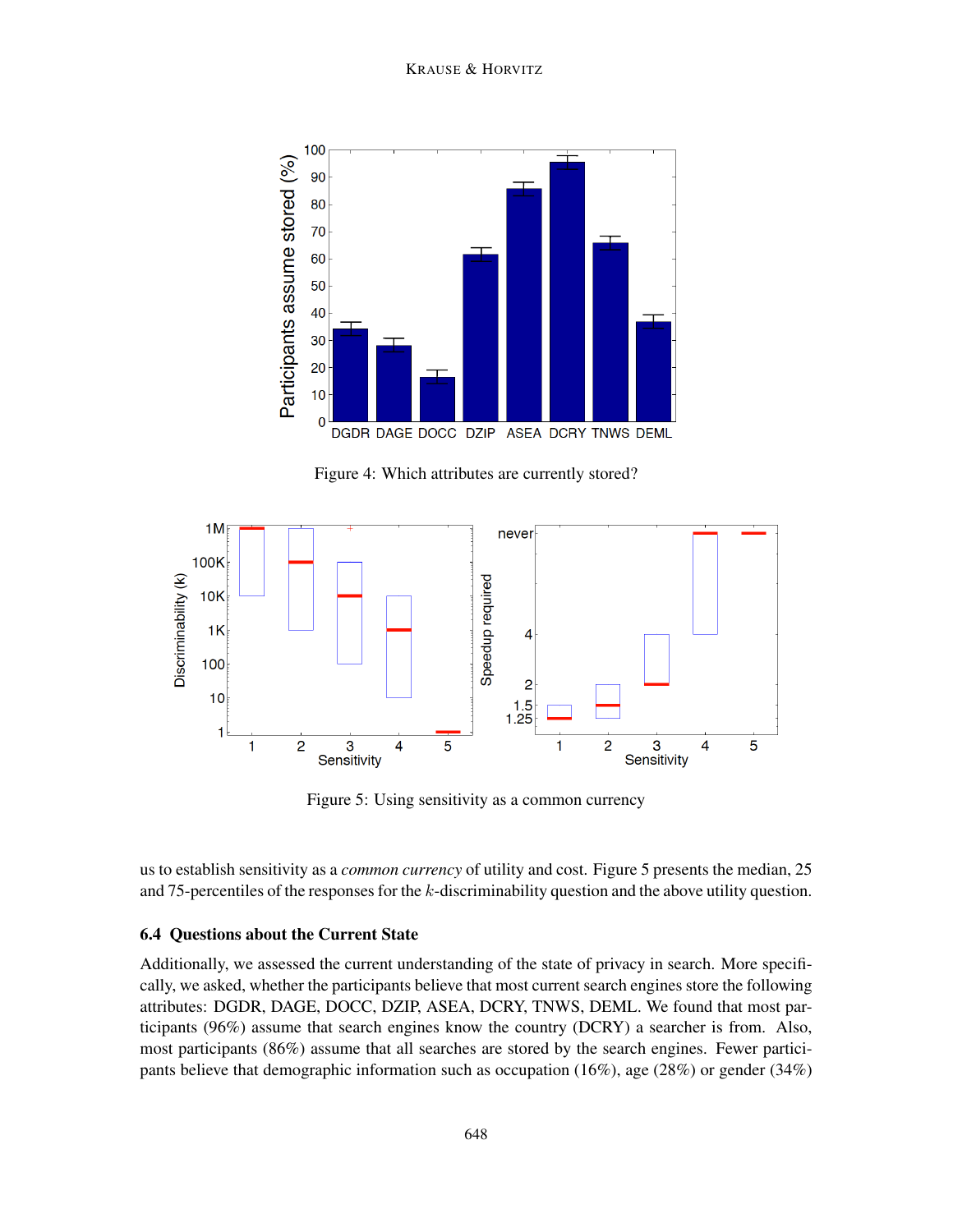

Figure 6: Utility (average click entropy reduction in bits) according to greedy ordering



Figure 7: Cost according to greedy ordering

are known to the search engine. This result is an important baseline in order to understand the sensitivity classification of the individual attributes.

# 7. Results

We now describe our empirical results on calibrating and optimizing the utility-privacy tradeoff.

# 7.1 Computing Utility and Cost

We use the empirical distribution of the data described in Section 5, and evaluate utility and cost by sampling. Each sample is a row picked uniformly at random from the search logs. We then find all queries matching the selected attributes ( $A = a$ ), and compute the conditional entropy of the click distribution, as well as the identifiability loss function. In order to avoid overfitting with sparse data,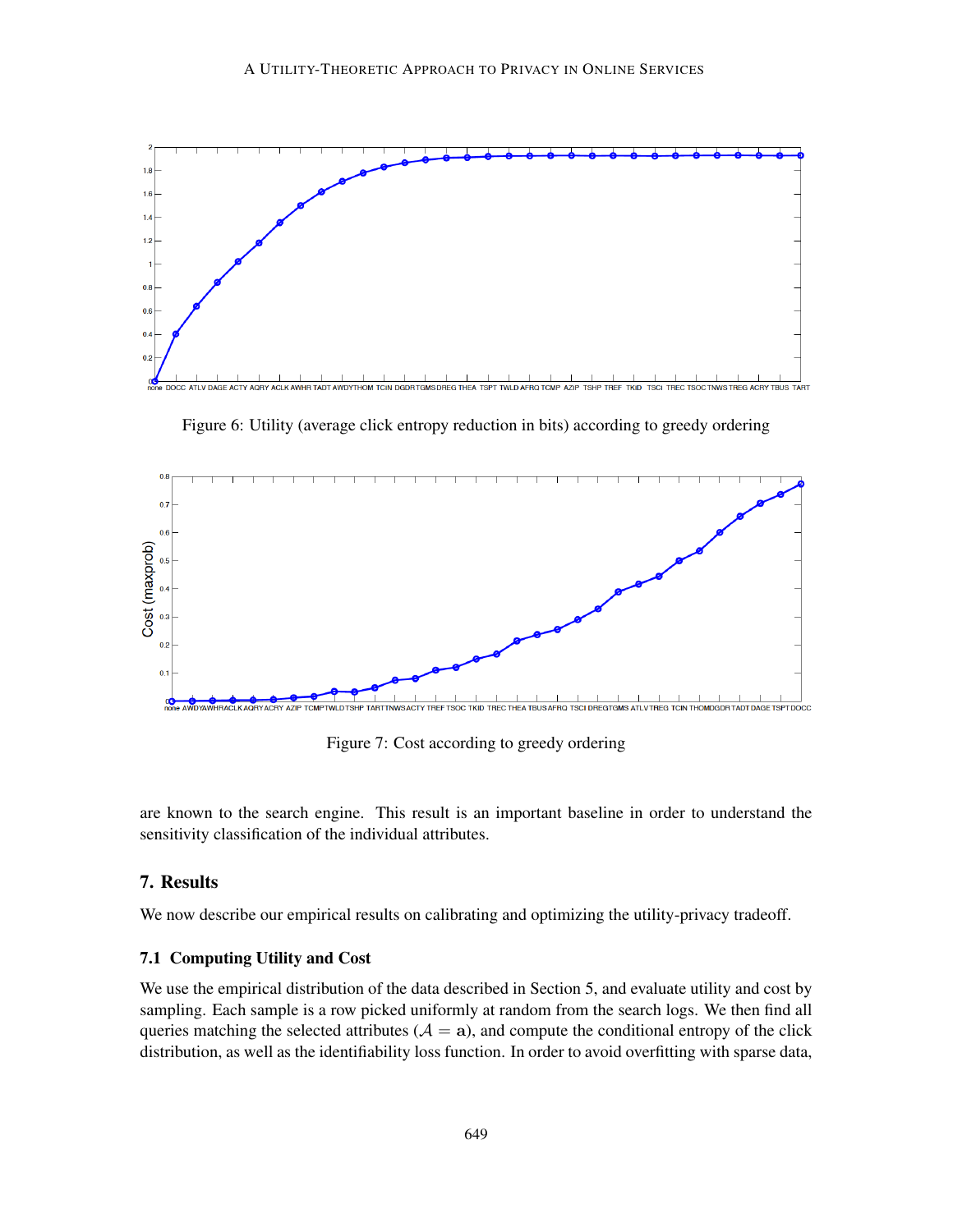

Figure 8: (a) Tradeoff-curve for varying  $\lambda$ . (b) Calibrating the tradeoff.

we applied Dirichlet smoothing. In our experiments, we use 1000 independent samples in order to estimate  $U(\mathcal{A})$  and  $I(\mathcal{A})$ .

We first apply the greedy algorithm to select an increasing number of attributes, maximizing the utility and ignoring the cost. Figure 6 presents the greedy ordering and the achieved entropy reductions. The greedy algorithm selects the attributes DOCC, ATLV, DAGE, ACTY, AQRY, ACLK, AWHR, TADT, AWDY, THOM, TCIN, DGDR, TGMS, TREG, in this order. After selecting these attributes, the utility does not increase significantly anymore. The entropy reduction levels off at roughly 1.92 bits. Figure 6 underscores the diminishing-returns property of click entropy reduction.

Similarly, we generate a greedy ordering of the attributes, in order of minimum incremental cost. Figure 7 presents the results of this experiment, using the maxprob cost metric. As expected, the curve looks convex (apart from small variations due to the sampling process). The cost initially increases very slowly, and the growth increases as more attributes are selected. This behavior empirically corroborates the supermodularity assumption for the cost metric.

Figure 9 compares the three cost metrics, as more and more attributes are selected. All three metrics initially behave qualitatively similarly. However, the  $k$ -anonymity metric flattens out after 25 out of 31 attributes have been selected. This is expected, as eventually enough personal information is available in order to (almost) always reduce the candidate set of people to less than  $k = 100$ . At this point, adding more attributes will not dramatically increase the cost anymore. However, when trading off utility and privacy, one is interested in solutions with small cost, and in this critical region, the cost function behaves supermodularly as well.

## 7.2 Calibrating the Tradeoff with Assessed Preferences

We now use the scalarization (3.1) to trade off utility and cost. For this optimization, we need to choose the tradeoff parameter  $\lambda$ . Instead of committing to a single value of  $\lambda$ , we generate solutions for increasing values of  $\lambda$ . For each such value, we use LLS to find an approximate solution, and plot its utility and cost. Figure 8(a) shows the tradeoff curve obtained from this experiment. We can see that this curve exhibits a prominent *knee*: For values  $1 \leq \lambda \leq 10$ , small increases of the utility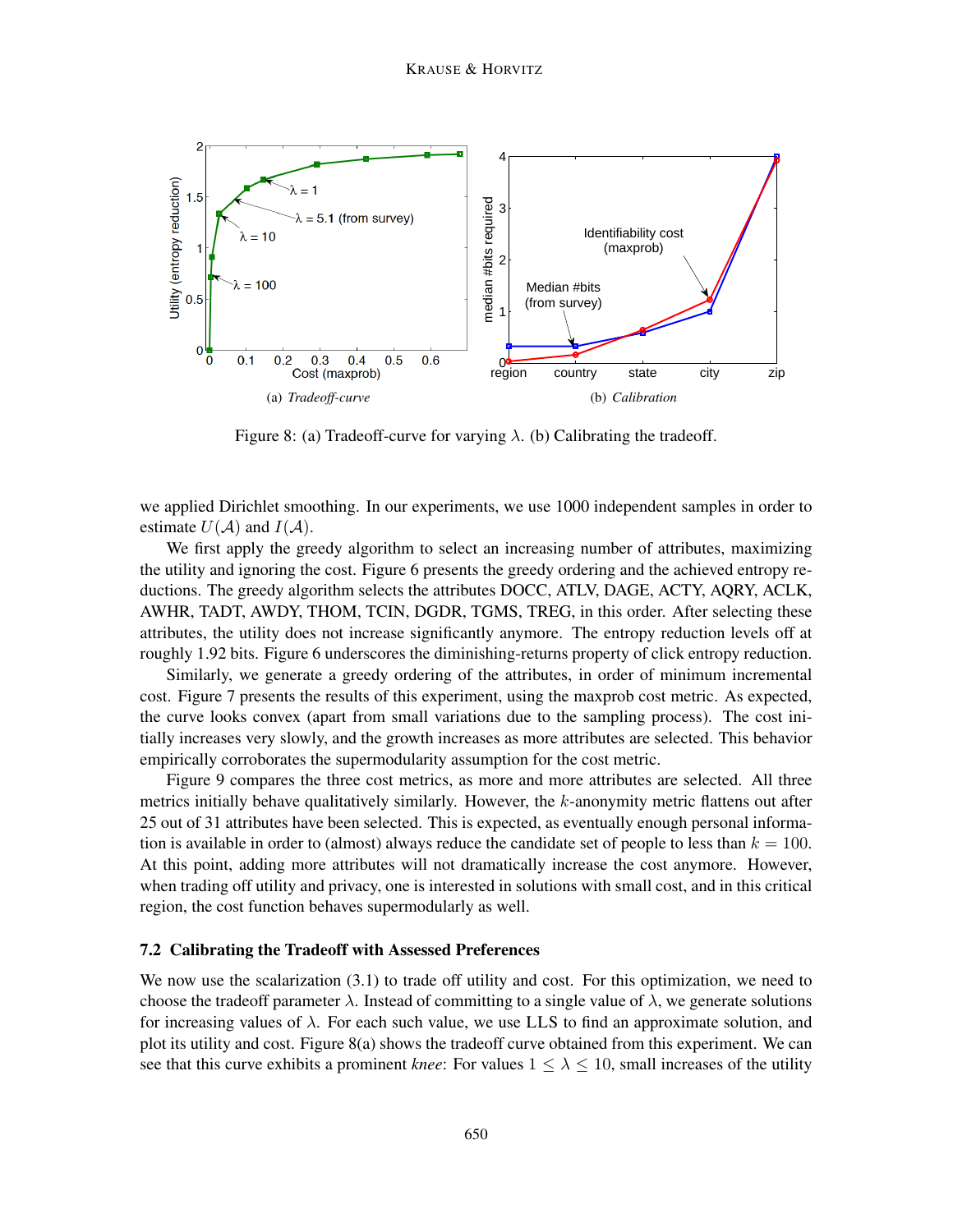

Figure 9: Cost comparison according to greedy ordering

lead of big increases in cost, and vice versa. Hence, at the knee, we can achieve near-maximal utility at near-minimum cost.

To integrate peoples' preference in the analysis of the tradeoff, we perform the following *calibration* procedure. From the search log data, we determined how increasing the resolution of a person's location increases the privacy cost. We vary the location granularity from *region* (coarsest) to *zip code* (finest). For example, we compute the values  $I_m(\{\text{zip code}\})$ ,  $I_m(\{\text{city}\})$ , etc. from data. As explained in Section 6.2, we had asked the subjects to assess the sensitivity of sharing their locations at different levels of precision. This approach also allows us put the identifiability cost  $I(\mathcal{A})$  and sensitivity  $S(\mathcal{A})$  into the same units.

Similarly, we assessed the amount of improvement in search performance that would be required in order to share attributes of a given sensitivity. We associate a number of bits with each level of improvement: A speedup by a factor of x would require  $\log_2 x$  bits (i.e., doubling the search performance would require 1 bit, etc.). We then concatenat the mappings from location granularity to sensitivity, and from sensitivity to utility (bits), and compute the median number of bits required for sharing each location granularity. Using this approach, we can put sensitivity  $S(\mathcal{A})$  and utility  $U(\mathcal{A})$  into the same units. Thereby, we effectively use sensitivity as a common currency between utility and cost. This procedure is (up to discretization) invariant of the particular scale (such as 1 to 5) used to assess sensitivity.

We perform a linear regression analysis to align the cost curve estimated from data with the curve obtained from the survey. The least-squares alignment is presented in Figure 8(b), and obtained for a value of  $\lambda \approx 5.12$ . Note that this value of  $\lambda$  maps exactly into the sweet spot  $1 \leq \lambda \leq 10$ of the tradeoff curve of Figure 8(b).

#### 7.3 Optimizing the Utility-Privacy Tradeoff

Based on the calibration described above, our goal is to find a set of attributes  $A$  maximizing the calibrated objective  $F_{\lambda}(\mathcal{A})$  according to (3.1).

First, we use the greedy algorithm to obtain an ordering of the attributes, similarly to the cases where we optimize utility and cost separately. Figure 10 presents the results of this experiment.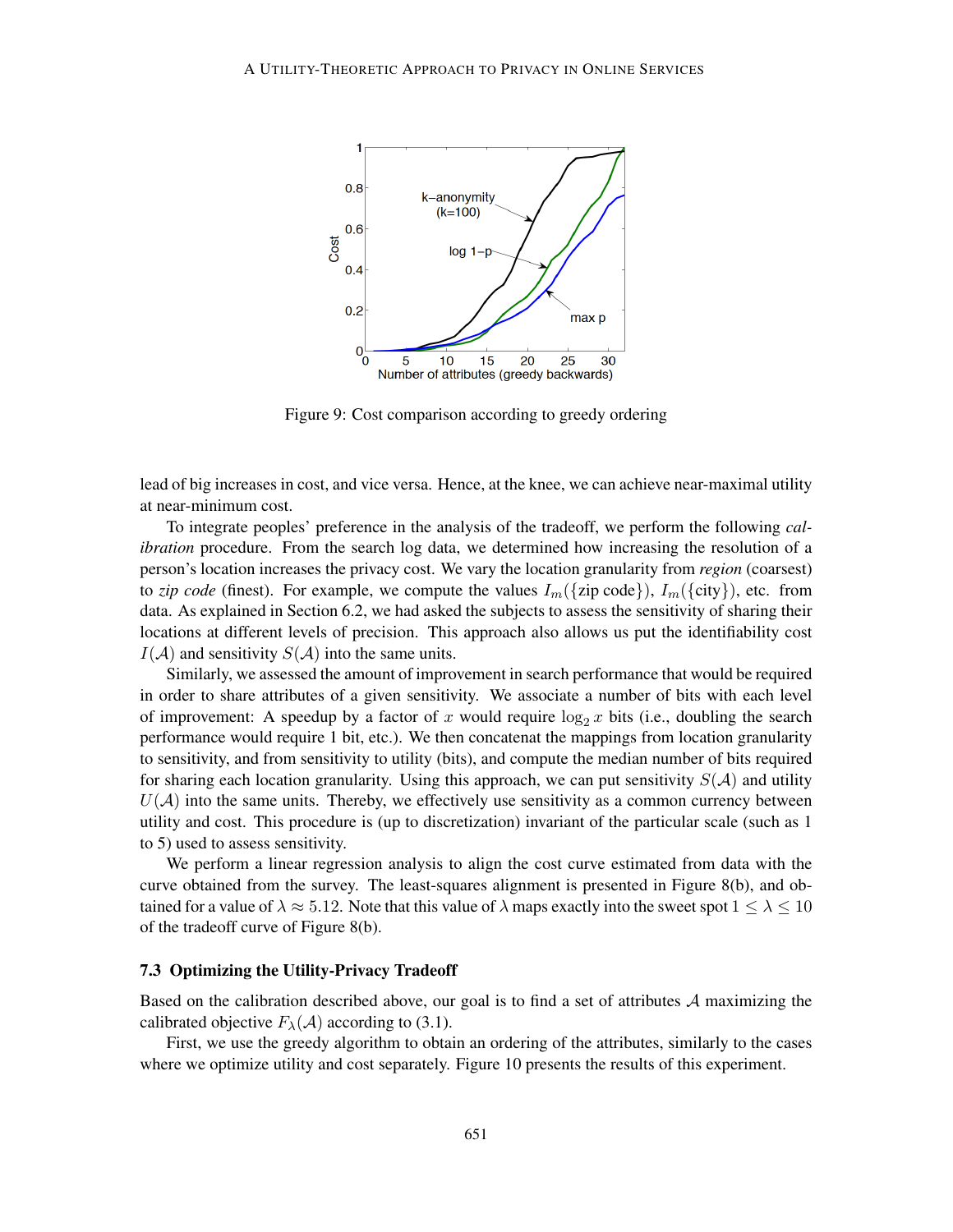

Figure 10: Greedy solutions for calibrated objective



Figure 11: Comparison with heuristics

Instead of using the greedy algorithm, we can use LLS to approximately solve this optimization problem. The algorithm terminates after two upward and downward passes, with solution AFRQ, ATLV, AWDY, AQRY, ACLK, DAGE and TSPT. Note that the first element selected during the initial greedy upward pass is DOCC (the occupation), but it is discarded in the first downward pass again, since its individual sensitivity is quite high (c.f., Figure 2), and the additional information provided over the remaining 6 attributes is not high enough to warrant its presence in the optimal solution.

We also compared the optimized solution  $\mathcal{A}_{opt}$  to the results of various heuristic procedures. For example, we compared it to the candidate solution  $A_{dem}$  where we select all demographic attributes (all attributes starting with D);  $A_{topic}$  where we select all topic interest attributes (starting with T);  $\mathcal{A}_{search}$  including all search statistics (ATLV, AWDY, AWHR, AFRQ);  $\mathcal{A}_{IP}$ , the entire IP address or  $\mathcal{A}_{IP2}$ , the first two bytes of the IP address. Figure 11 presents the results of this comparison. The optimized solution  $A_{opt}$  obtains the best score of 0.83, achieving a click entropy reduction of  $\approx 1.4$ .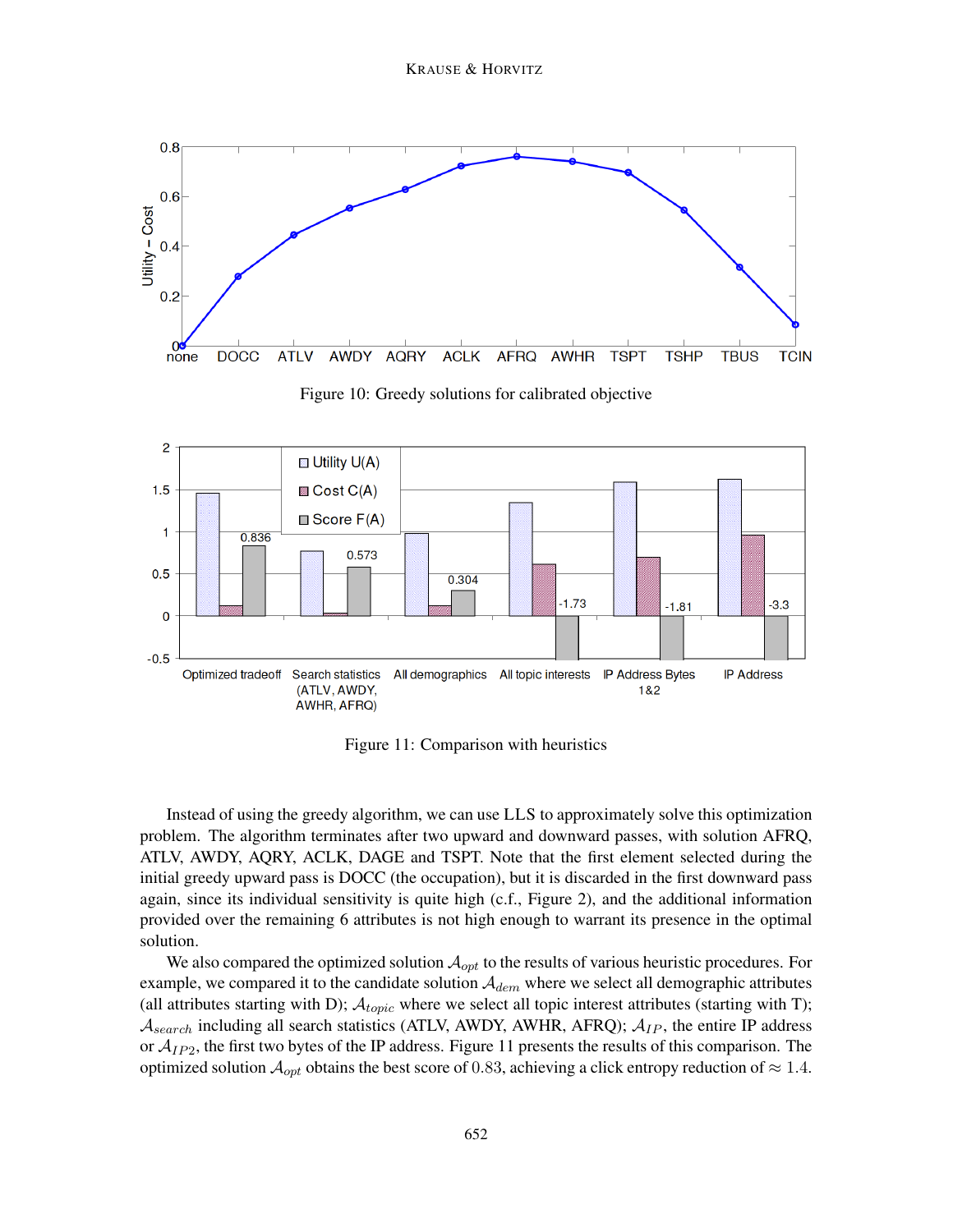

Figure 12: Running times

The search statistics  $A_{search}$  performs second best, with a score of 0.57, but achieving a drastically lower utility of only 0.8. Demographic information  $\mathcal{A}_{dem}$  achieves higher utility of 0.95, but much higher cost, and hence an even lower total score of 0.3. Perhaps surprisingly, the collection of topic interests,  $A_{topic}$  results in negative total score of -1.73, achieving less utility than the optimized solution. We believe that the reason for this is that knowledge of the exact topic interest profile frequently suffices to uniquely identify a searcher. As expected, the IP address (even the first 2 bytes) are quite identifying in this data set, and hence has very high cost. This experiment shows that the optimization problem is non-trivial, and the optimized solution outperforms heuristic choices.

We also measured the running time of the algorithms, on a standard desktop PC (3 GHz) using a C#-implementation. Figure 12 presents the running times for the greedy and local search algorithms, both with and without the lazy evaluation trick. We note that the local search algorithm is not much slower than the greedy algorithm; frequently, only a single upward and downward pass are necessary, and only a small number of attributes have to be considered for elimination in the downward pass. We also note that using lazy evaluations drastically speeds up the running time from 522.1 minutes without to 225.7 with lazy evaluations. To obtain a tradeoff curve like the one in Figure 8(b), the algorithm has to be run for each value of  $\lambda$ ; hence any improvement is important. We also estimated the running time required for exhaustive search. Here, we considered only sets of size at most 8 (assuming that the optimal solution is of similar size as the approximate solution). Even this very optimistic estimate would require 50.1 years of computation time.

## 8. Related Work

This paper is an extended version of a paper that appeared at the 23rd Conference on Artificial Intelligence (AAAI) (Krause & Horvitz, 2008). The present version is significantly extended, including several additional experimental results, a detailed discussion of our LLS algorithm as well as new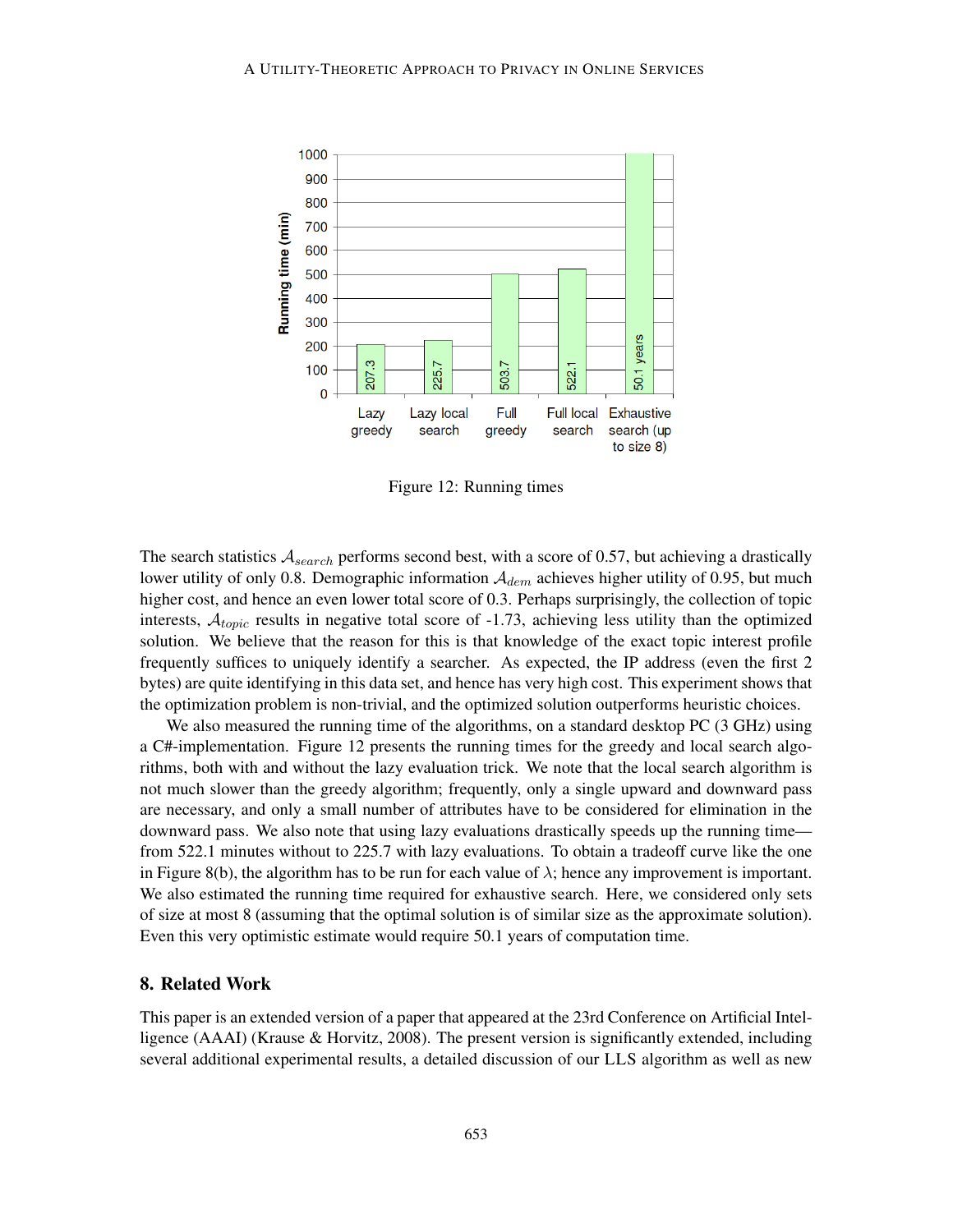| Label       | Type        | bits           | Description                                                   |  |  |
|-------------|-------------|----------------|---------------------------------------------------------------|--|--|
| <b>DGDR</b> | Demographic | $\mathbf{1}$   | Gender                                                        |  |  |
| <b>DAGE</b> | Demographic | $\overline{c}$ | Age group $(<18, 18-50, >50)$                                 |  |  |
| <b>DOCC</b> | Demographic | 3              | Occupation (6 groups of related jobs)                         |  |  |
| <b>DREG</b> | Demographic | $\sqrt{2}$     | Region (4 geographic regions)                                 |  |  |
| <b>DMTL</b> | Demographic | $\mathbf{1}$   | Marital status (*)                                            |  |  |
| <b>DCHD</b> | Demographic | $\mathbf{1}$   | Whether the searcher has children or not $(*)$                |  |  |
| <b>AQRY</b> | Activity    | $\mathbf{1}$   | Performed same query before                                   |  |  |
| <b>ACLK</b> | Activity    | $\mathbf{1}$   | Visited same website before                                   |  |  |
| <b>AFRQ</b> | Activity    | $\mathbf{1}$   | User performs at least 1 query per day on average             |  |  |
| <b>AZIP</b> | Activity    | 1              | User performed queries from at least 2 different zip codes    |  |  |
| <b>ACTY</b> | Activity    | 1              | User performed queries from at least 2 different cities       |  |  |
| <b>ACRY</b> | Activity    | $\mathbf{1}$   | User performed queries from at least 2 different countries    |  |  |
| <b>AWHR</b> | Activity    | 1              | Current query performed during working hours                  |  |  |
| <b>AWDY</b> | Activity    | $\mathbf{1}$   | Current query performed during workday / weekend              |  |  |
| <b>ATLV</b> | Activity    | $\overline{c}$ | Top-level domain of query IP address (.com, .net, .org, .edu) |  |  |
| <b>TART</b> | Topic       | $\mathbf{1}$   | User previously visited arts related webpage                  |  |  |
| <b>TADT</b> | Topic       | 1              | User previously visited webpage with adult content            |  |  |
| <b>TBUS</b> | Topic       | 1              | User previously visited business related webpage              |  |  |
| <b>TCMP</b> | Topic       | 1              | User previously visited compute related webpage               |  |  |
| <b>TGMS</b> | Topic       | $\mathbf{1}$   | User previously visited games related webpage                 |  |  |
| <b>THEA</b> | Topic       | $\mathbf{1}$   | User previously visited health related webpage                |  |  |
| <b>THOM</b> | Topic       | $\mathbf{1}$   | User previously visited home related webpage                  |  |  |
| <b>TKID</b> | Topic       | 1              | User previously visited kids / teens related webpage          |  |  |
| <b>TNWS</b> | Topic       | $\mathbf{1}$   | User previously visited news related webpage                  |  |  |
| <b>TREC</b> | Topic       | $\mathbf{1}$   | User previously visited recreation related webpage            |  |  |
| <b>TREF</b> | Topic       | 1              | User previously visited reference related webpage             |  |  |
| <b>TREG</b> | Topic       | $\mathbf{1}$   | User previously visited webpage with regional content         |  |  |
| <b>TSCI</b> | Topic       | $\mathbf{1}$   | User previously visited science related webpage               |  |  |
| <b>TSHP</b> | Topic       | $\mathbf{1}$   | User previously visited shopping related webpage              |  |  |
| <b>TCIN</b> | Topic       | 1              | User previously visited consumer information webpage          |  |  |
| <b>TSOC</b> | Topic       | $\mathbf{1}$   | User previously visited society related webpage               |  |  |
| <b>TSPT</b> | Topic       | $\mathbf{1}$   | User previously visited sports related webpage                |  |  |
| <b>TWLD</b> | Topic       | $\mathbf{1}$   | User previously visited world related webpage                 |  |  |

Table 1: 33 Attributes used in our experiments. Attributes marked (\*) were not available in search log data. Total number of bits  $= 38$ .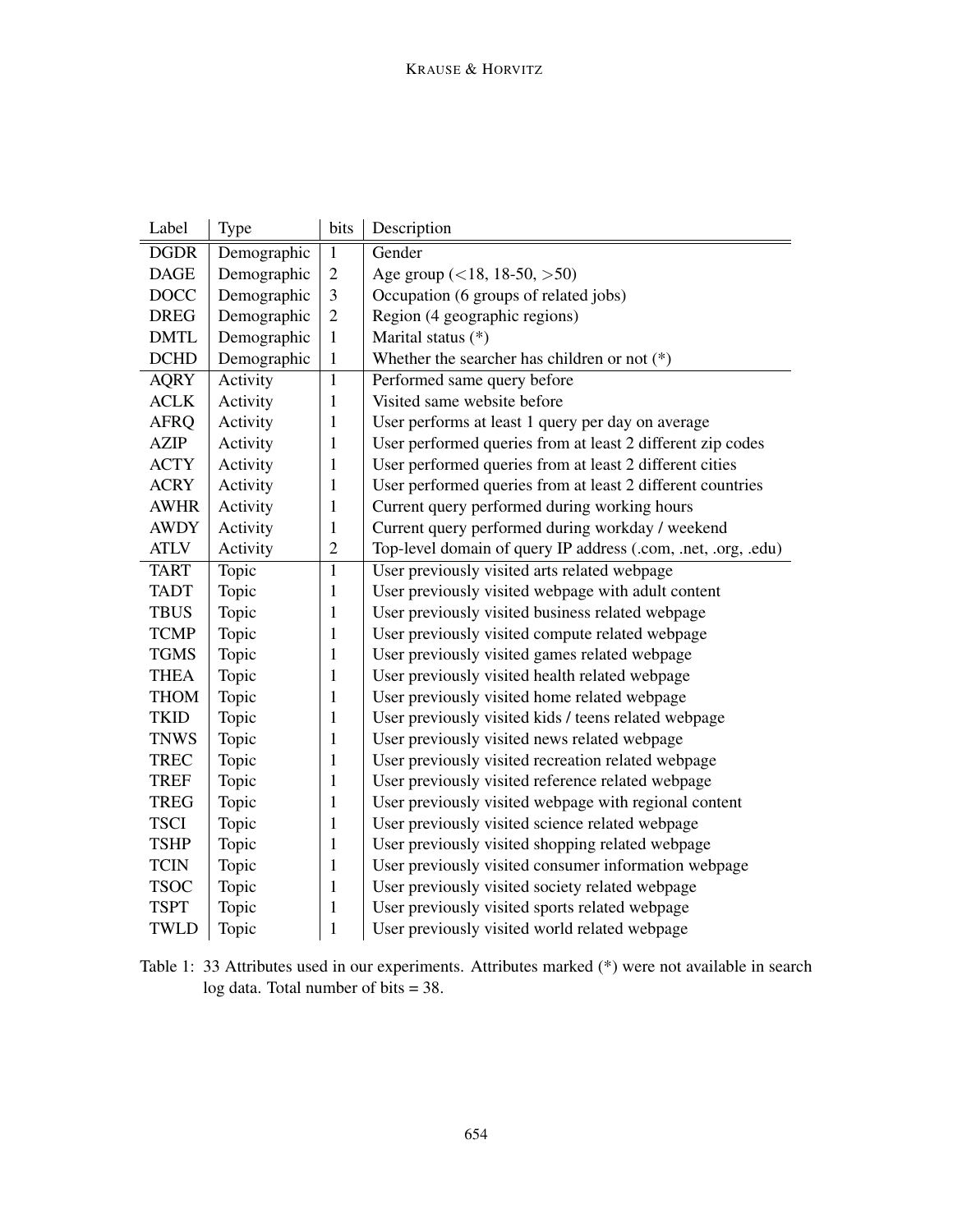theoretical bounds (Section 4.3). We now review work related to the key concepts and methods presented in this paper.

#### 8.1 Personalized Search, Probabilistic Models for Search

The problem of personalized search has received a great deal of attention (c.f., Xu et al., 2007 for an overview of recent work). Teevan et al. considered the use of local term frequencies for reranking web search results (Teevan et al., 2005). The personal data is kept private as the analysis of personal information for re-ranking occurs entirely on the client. Recently, Xu et al. considered the problem of privacy preserving web search. Based on local information, a user profile is built, which is used for personalization. Two parameters called *minDetail* and *expRatio* are used to specify preferences about privacy. While similar in spirit, their approach does not tradeoff cost and benefit for sets of attributes as our approach does. Moreover, their approach does not consider the aspect of discriminability across users.

There have been efforts to employ probabilistic models in web search, e.g., for predicting relevance. Examples include the techniques proposed by Downey et al. (2007). The methods proposed in this paper can use any such probabilistic model, which allows to answer questions like "how much would my uncertainty decrease if I knew the searcher's gender".

# 8.2 Value of Information in Probabilistic Models

Optimizing value of information has been a cornerstone of principled approaches to information gathering (Howard, 1966; Lindley, 1956; Heckerman, Horvitz, & Middleton, 1993), and was popularized in decision analysis in the context of influence diagrams (Howard & Matheson, 1984). Several researchers (van der Gaag & Wessels, 1993; Cohn, Gharamani, & Jordan, 1996; Dittmer & Jensen, 1997; Kapoor, Horvitz, & Basu, 2007) suggested myopic, i.e., greedy approaches for selectively gathering observations. These algorithms typically do not have theoretical guarantees. Heckerman et al. (1993) propose a method to compute the maximum expected utility for specific sets of observations. They provide only large sample guarantees for the *evaluation* of a given sequence of observations, and use a heuristic without guarantees to select such sequences. Krause and Guestrin (2009) develop dynamic programming based algorithms for finding optimal sets of observations. However, their algorithms only apply to chain structured graphical models. Krause and Guestrin (2005) show that under certain conditional independence assumptions, the information gain is a submodular function, an observation that we build on in this paper. To our knowledge, this paper provides the first principled approach for efficiently, nonmyopically trading off value of information and privacy cost.

#### 8.3 Valuation of Private Information

The problem of estimating sensitivity or monetary value of private information has been studied extensively, e.g., in the economics literature. Huberman et al. (2005) propose a second-price auction for estimating the sensitivity of demographic attributes. In a more application specific approach, Wattal et al. study, whether the inclusion of names or personal product preferences can enhance the effectiveness of email marketing (Wattal et al., 2005). Hann et al. (2002) study how economic incentives affect individual's preferences with different privacy policies, quantifying the value of disallowing the use of personal information. Kleinberg, Papadimitriou, and Raghavan (2001) quan-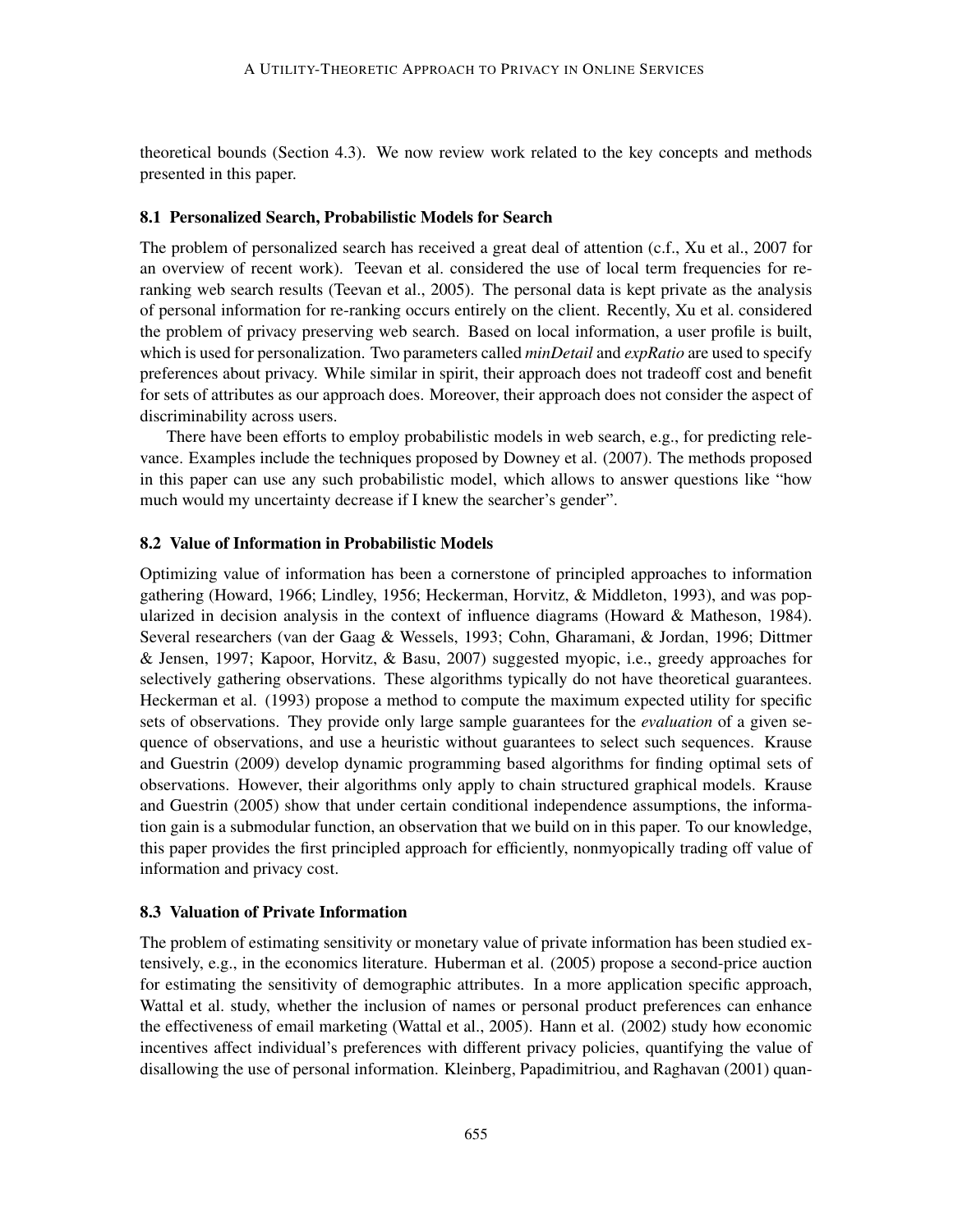tify the value of private information using the Shapley value of a coalitional game. This approach provides an alternative, theoretically well-motivated way of eliciting the subjective cost of sharing a set of personal information, and could potentially be combined with our approach to optimize a utility-privacy tradeoff.

## 8.4 Mathematical Notions of Privacy

The field of mathematical (or cryptographic) privacy has been studied extensively (c.f., Adam & Wortmann, 1989 for a survey on early work). A pioneering result was the definition of  $k$ anonymity, and the development of algorithms for maintaining this indiscriminability guarantee (Sweeney, 2002). Follow up work has led to other notions of indiscriminability, such as l-diversity (Machanavajjhala et al., 2006) etc. These notions describe properties of databases in isolation, and are sometimes called *non-interactive* (Dwork, 2006). Often, inference attacks using auxiliary knowledge are problematic in this context. Lebanon et al. (2009) consider decision theoretic variants of  $k$ -anonymity and related notions. Their approach allows to quantify the risk in (partially) releasing sanitized records. While they consider approaches to quantifying privacy cost, they do not present efficient algorithms with guarantees for trading off utility and privacy as we do in this paper.

Another important class of cryptographic approaches to privacy consider protection of privacy in the context of *interactive* analyses. In these approaches, a database contains an arbitrary amount of private information, which is securely guarded. Access to this database is enabled via a limited form of queries, which guarantee privacy. One prominent example of such techniques is the notion of *differential privacy* (Dwork, 2006). This notion quantifies the risk for each user incurred by participating in a database. Intuitively, queries are only allowed, if the corresponding results do not significantly depend on the presence or absence of individuals in the database. Blum et al. (2008) show how differential privacy (and a stronger variant called distributional privacy) can be achieved even in a non-interactive setting. However their approach is efficient only for a limited class of queries that, e.g., does not allow to estimate click probabilities as considered in this paper. Although these approaches provide crisp mathematical definitions of privacy, they are not designed with a specific notion of utility in mind. Rather, a specific privacy requirement is formulated, and analyses show the limits of data usage that are consistent with the requirement. We believe that the utility-theoretic approach to privacy is complementary to the cryptographic definitions of privacy. While our approach can be used to develop a privacy-aware design, existing techniques such as differential privacy can, e.g., be used to guard access to the private information. The utilitytheoretic analyses also allow for new scenarios, such as identifying the value of specific private data for a specific context, and requesting this data in real time, for short-term usage. Such applications bypass the assumption of long-term, large-scale storage of private data that are explored within cryptographical analyses of privacy.

## 8.5 Utility-Privacy Tradeoff

Algorithmic approaches for optimizing the tradeoff have been considered in the area of privacypreserving data publishing, which focuses on anonymization techniques. In these settings, a constraint on privacy is typically specified (in terms of k-anonymity, Sweeney, 2002, or l-diversity, Machanavajjhala et al., 2006) and then a recoding scheme is applied which maximizes a specified quality metric. Recent work involves the development of a greedy algorithm (LeFevre et al.,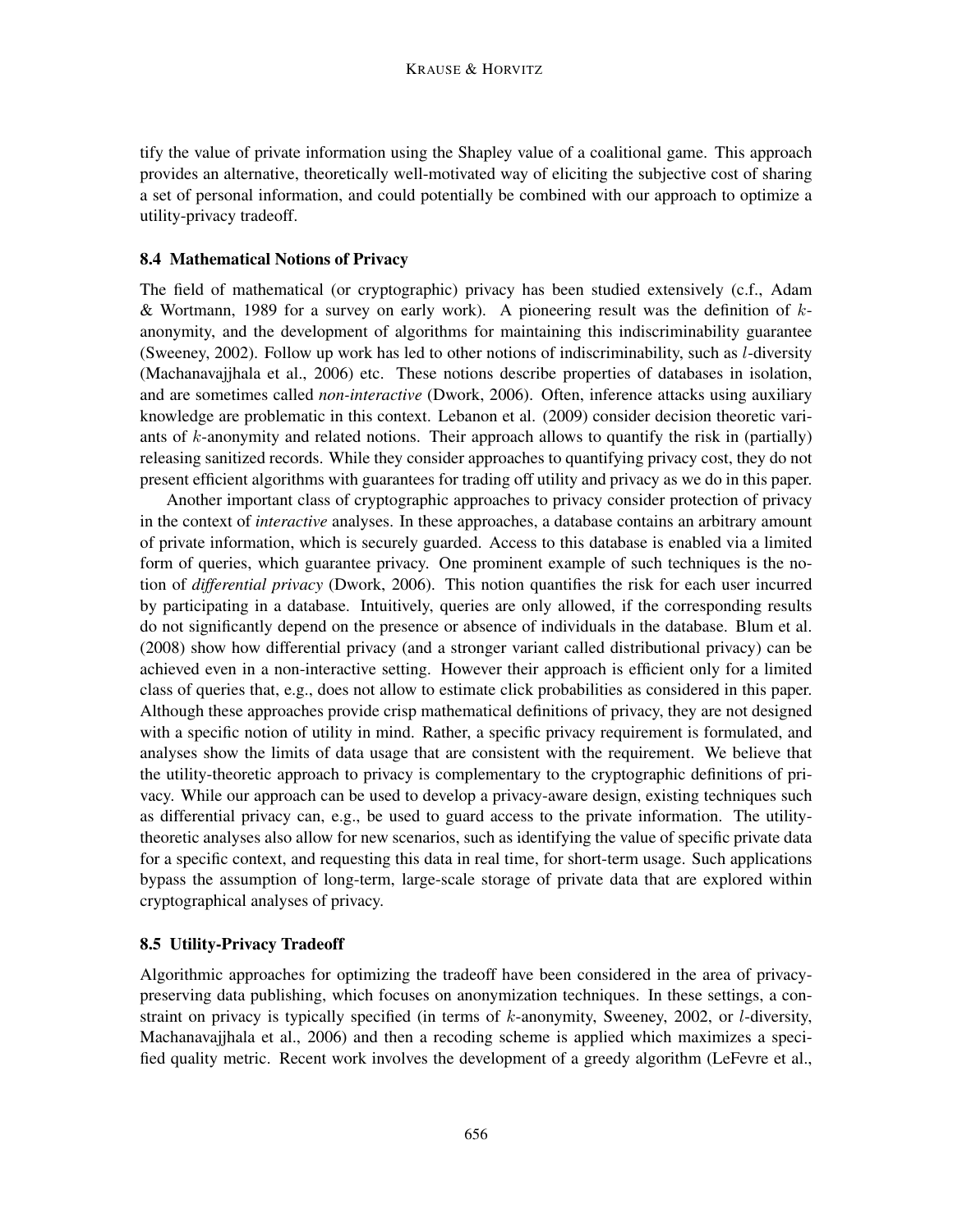2006) and branch and bound search (Hore  $\&$  R. Jammalamadaka, 2007). To our knowledge, these algorithms have no performance and approximation guarantees.

Our approach is different, in that we explicitly quantify both utility and cost in the same units, and optimize a single scalar value of information problem. Moreover, we use an application specific utility function, rather than a distortion metric. Furthermore, our algorithm is guaranteed to provide near-optimal solutions to the optimization problem.

# 9. Discussion

The proposed methodology could be implemented in a variety of ways. The most critical design choices are *where* and *when* the utility-privacy tradeoff is optimized. In the following, we shall explore these parameters in the context of personalized search.

# 9.1 Location of private information

Private information can be either located at the client (i.e., the recipient of the service, e.g., the web searcher), the server (i.e., the service provider, e.g., the search engine), or in the channel.

## 9.2 Client-side Private Information

In a client-side setting, private information is stored locally, and never shared with the network; this configuration has been considered by Teevan et al. (2005) and Xu et al. (2007). With such an approach, private information is used to re-rank search results locally, and never transmitted across the network, avoiding the risk of misuse or unintended release. However, the private information does not (easily) migrate with the user across multiple machines, and privacy concerns are effectively replaced by security concerns, requiring that the local machine not be compromised. The proposed methodology could be useful in mitigating security concerns; client services might be optimized to acquire and store only the most relevant information.

## 9.3 Server-side Private Information

On the server side, designs for privacy, especially with regard to the storage and usage of behavioral data, is of critical importance to services and their users.

The methods described can be used to balance user sensitivity and service utility, and to address such questions as which data should be logged, and which anonymization techniques should be used (c.f., Adar, 2007 for a discussion of the difficulties and possible options in anonymizing web search logs). Furthermore, specific personal (e.g., demographic) information could be voluntarily made available by the web searcher to the web service in form of, e.g., a user profile. In both settings, the proposed methodology could potentially be used to trade off privacy and utility.

# 9.4 Channel-side Private Information

We also foresee applications where private data is transmitted on a per-request basis. In this setting, the proposed methodology can be used to design which private "bits" to transmit to maximize utility while minimizing the privacy risk.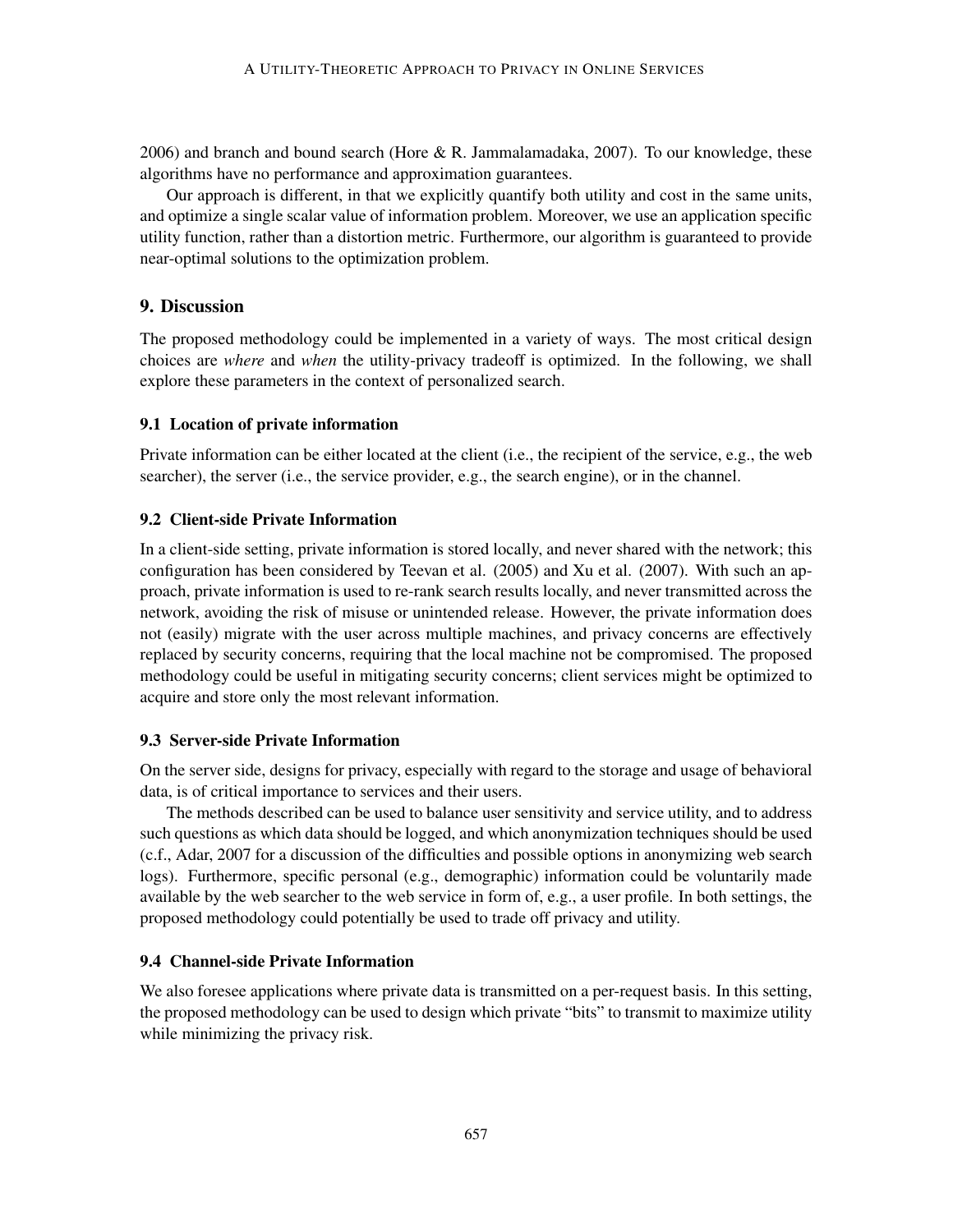# 9.5 A Priori vs. Dynamic Tradeoff Optimization

Another important design parameter is *when* the tradeoff between privacy and utility is made.

# 9.5.1 A PRIORI TRADEOFF OPTIMIZATION / PRIVACY-AWARE SERVICE DESIGN

One option is to apply the proposed methodology *a priori*, i.e., before the system is being used. Here, the utility-privacy tradeoff would determine which information is being logged, collected in local profiles, or which private bits are made part of the protocol used to transmit service requests. This approach has the advantage that always the same private bits are used, and inference attacks combining private information from different requests are not possible.

# 9.5.2 DYNAMIC OPTIMIZATION

As we mentioned earlier, systems can be endowed with the ability to make dynamic recommendations to users or take actions in accordance with user preferences in the course of online activities. Dynamic variants of the methods we have presented can be used to identify the best subset of private information for sharing so as to optimize utility for a user. With web search, depending on the query, different kinds of personal information may be most helpful for disambiguation. The utility-theoretic approach to privacy could be used to determine needs in real time. Challenges with implementing such a real-time, interactive approach, include grappling with the possibility that inference attacks can combine the bits from different requests. Anonymization procedures can be designed to resist such challenges. Another challenge is computational efficiency, as solving an optimization problem may be required for each service request. The main advantage of employing a dynamic approach is that the average number of private bits (and hence the identifiability cost) per request could be lower than in the a priori privacy-aware design. The a priori design requires a collection of private bits which help disambiguating all queries versus context-specific situations. This interactive approach would additionally allow users to share private information on a per-request basis. Such interactive decisions also require considerations of how preferences about tradeoffs and private information are acquired from users—and will rely on the design of user interaction models and interfaces to provide users with awareness about opportunities for enhancing the value of services and controls for guiding the revelation of private information. Recent developments in *adaptive submodularity* may provide the methods necessary to achieve such dynamic, adaptive optimization of tradeoffs (Golovin & Krause, 2010).

# 9.6 Other Applications

The increasing cost property which characterizes the identifiability cost potentially arises in other contexts as well. For example, for many algorithms, the computational cost scales superlinearly in the number of dimensions / attributes considered. In such cases, the problem of trading off information (such as the click entropy reduction) and computation cost have the same combinatorial structure as the utility-privacy tradeoff addressed in this paper. Some of the algorithmic/computational considerations presented in this paper, such as the lazy local search algorithm, or sample complexity analyses, apply to such contexts as well.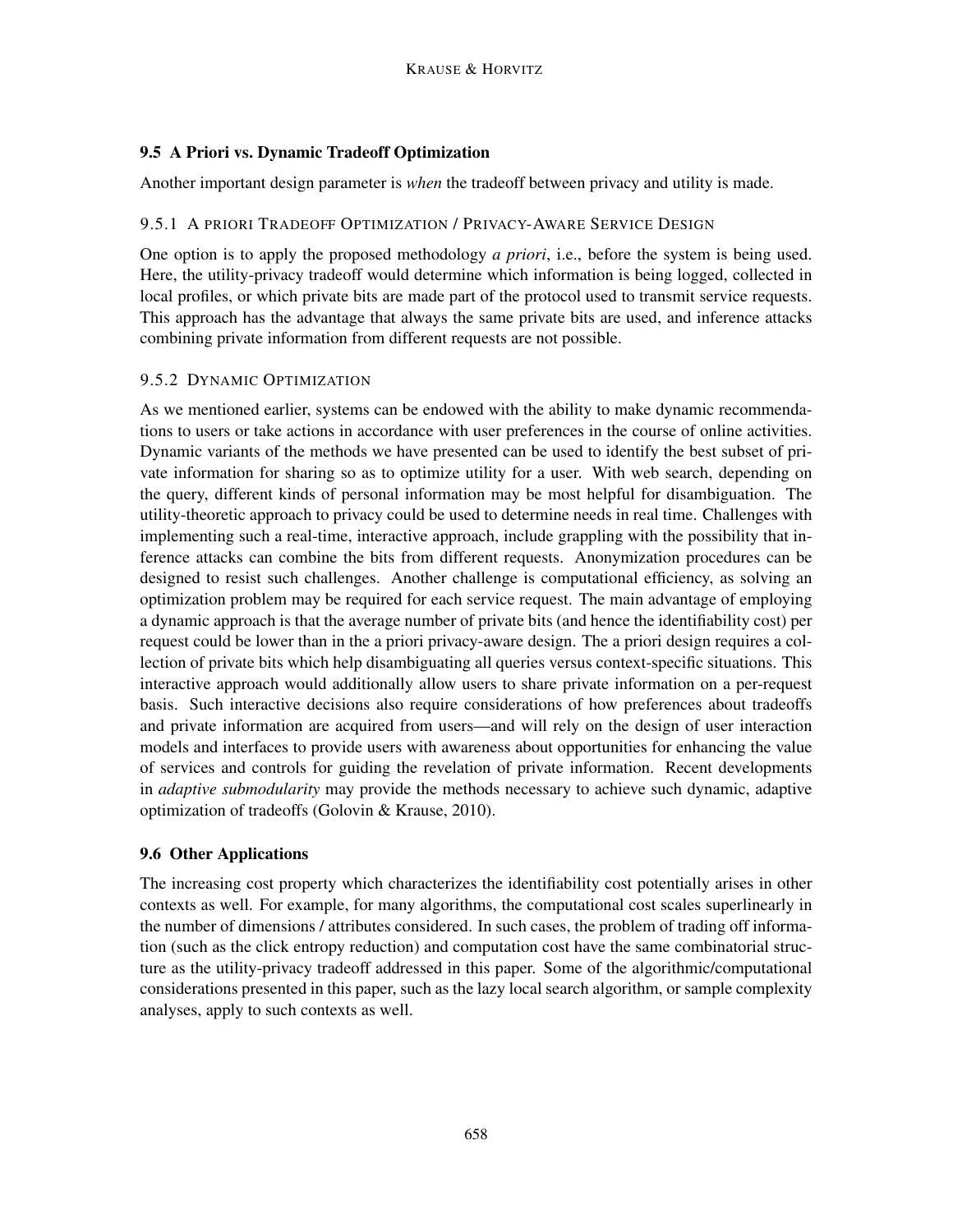# 10. Conclusions

We presented an approach for explicitly optimizing the utility-privacy tradeoff in personalized services such as web search. We showed that utility functions like click entropy reduction satisfy submodularity, an intuitive diminishing-returns property. In contrast, privacy concerns show supermodularity; the more private information we accrue, the faster sensitivity and the risk of identifiability grow. Based on the submodular utility and supermodular cost functions, we demonstrated how we can efficiently find a provably near-optimal utility-privacy tradeoff. We evaluated our methodology on real-world web search data. We demonstrated how the quantitative tradeoff can be calibrated according to personal preferences, obtained from user study with over 1,400 participants. Overall, we found that significant personalization can be achieved using only a small amount of information about users. We believe that the principles and methods employed in the utility-theoretic analysis of tradeoffs for web search have applicability to the personalization of a broad variety of online services. The results underscore the value of taking a decision-theoretic approach to privacy, where we seek to jointly understand the utility of personalization that can be achieved via access to information about users, and the preferences of users about the costs and benefits of selectively sharing their personal data with online services.

#### Acknowledgments

Andreas Krause was an intern at Microsoft Research while this work was performed. We would like to thank the searchers who provided usage data for use in this research, the participants in our survey about privacy preferences, and the anonymous referees for their helpful comments and suggestions.

#### Appendix A. Proofs

*Proof of Theorem 2.1.* Let  $n = |cV|$ . We prove the result for a choice of  $I(A)$ , where  $I(A) = 0$  if  $|\mathcal{A}| < n/2$  and  $I(\mathcal{A}) = 2*M*(|\mathcal{A}|-n/2)$  otherwise, where  $M = U(\mathcal{V})$  is the maximum achievable utility. In this case,  $F_1(\mathcal{A}) = U(\mathcal{A}) \ge 0$  if  $|\mathcal{A}| \le n/2$ , and  $F_1(\mathcal{A}) < 0$  if  $|\mathcal{A}| > n/2$ . Hence,

$$
\operatorname*{argmax}_{\mathcal{A}} F_1(\mathcal{A}) = \operatorname*{argmax}_{\mathcal{A}:|\mathcal{A}| \leq n/2} U(\mathcal{A}).
$$

However, Krause and Guestrin (2005) show that if there were a polynomial time algorithm which is guaranteed to find a set A' such that  $U(\mathcal{A}') \ge (1 - 1/e) \max_{\mathcal{A}: |\mathcal{A}| \le n/2} U(\mathcal{A})$ , then  $P = NP$ .  $\Box$ 

*Proof of Theorem 3.2.* Let  $Y = (A, B)$  (i.e., V is partitioned into A and B). Then,

$$
I_m(\mathcal{A}) = \sum_{\mathbf{a}} P(\mathbf{a}) \max_{\mathbf{b}} P(\mathbf{b} \mid \mathbf{a}) = \sum_{\mathbf{a}} P(\mathbf{a}) \max_{\mathbf{b}} P(\mathbf{b})
$$

$$
= \max_{\mathbf{b}} P(\mathbf{b}) = \max_{\mathbf{b}} \prod_{i} P(b_i) = \prod_{i} \max_{b_i} P(b_i) = \prod_{i} w_i
$$

where  $w_i = \max_{b_i} P(b_i)$ . Now,  $I_m(\mathcal{A})$  is nondecreasing in  $\mathcal{A}$ . Furthermore, for subsets  $\mathcal{A}, \mathcal{A}' \subseteq \mathcal{V}$ and  $\mathcal{B} = \mathcal{A} \cup \mathcal{A}'$ , it holds that  $I_m(\mathcal{B}) = \alpha I_m(\mathcal{A})$  for  $\alpha \geq 1$ . Furthermore, if  $V \in \mathcal{V} \setminus \mathcal{B}$  and  $w = \max_v P(V = v)$ , then  $I_m(\mathcal{B} \cup \{V\}) = w^{-1}I_m(\mathcal{B})$  and  $I_m(\mathcal{A} \cup \{V\}) = w^{-1}I_m(\mathcal{A})$ . Hence,

$$
\frac{I_m(\mathcal{B} \cup \{V\}) - I_m(\mathcal{B})}{I_m(\mathcal{A} \cup \{V\}) - I_m(\mathcal{A})} = \frac{\alpha(w^{-1} - 1)}{w^{-1} - 1} = \alpha \ge 1,
$$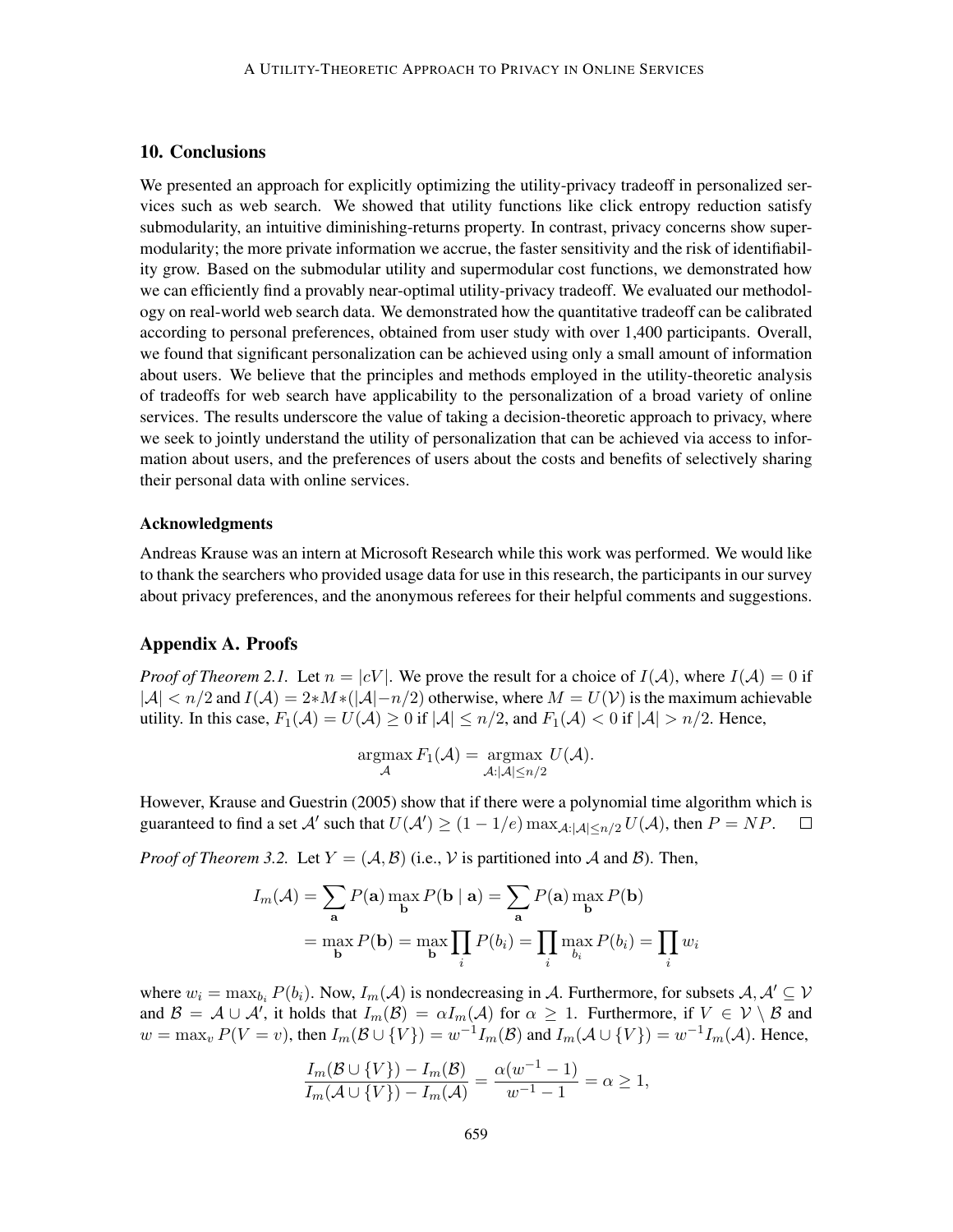which proves the supermodularity of  $I_m(\mathcal{A})$ .

*Proof of Theorem 4.4.* Additive error carries through Lemma 3.3. and subsequently through the proof of Theorem 3.4. of Feige et al. (2007). In order to guarantee the confidence  $1 - \delta$ , we apply the union bound. The sample complexity then follows from Lemma 4.2 and Lemma 4.3.  $\Box$ 

*Proof of Theorem 4.5.* Let  $C$  be an optimal solution. Since  $U$  is nondecreasing,

$$
F(C) = U(C) - \lambda C(C) \le U(\mathcal{A}' \cup C) - \lambda C(C)
$$
  
\n
$$
\le U(\mathcal{A}) + \sum_{V \in C} [U(\mathcal{A} \cup \{V\}) - U(\mathcal{A})] - \lambda C(C)
$$
  
\n
$$
\le U(\mathcal{A}) + \sum_{V \in C} [U(\mathcal{A} \cup \{V\}) - U(\mathcal{A}) - \lambda C(\{V\})]
$$
  
\n
$$
= U(\mathcal{A}') + \sum_{V \in C} \eta_V \le U(\mathcal{A}') + \sum_{V \in \mathcal{B}} \eta_V.
$$

## References

- Adam, N. R., & Wortmann, J. C. (1989). Security-control methods for statistical databases: A comparative study. *ACM Computing Surveys*, *21*(4), 515–556.
- Adar, E. (2007). User 4xxxxx9: Anonymizing query logs. In *Query Logs Workshop, World Wide Web Conference*.
- Blum, A., Ligett, K., & Roth, A. (2008). A learning theory approach to non-interactive database privacy. In *Symposium on the Theory of Computing*.
- Boyd, S., & Vandenberghe, L. (2004). *Convex Optimization*. Cambridge University Press.
- Chen, B., LeFevre, K., & Ramakrishnan, R. (2007). Privacy skyline: Privacy with multidimensional adversarial knowledge. In *International Conference on Very Large Data Bases (VLDB)*.
- Cohn, D. A., Gharamani, Z., & Jordan, M. I. (1996). Active learning with statistical models. *Journal of Artificial Intelligence Research*, *4*, 129–145.
- Cover, T. M., & Thomas, J. A. (1991). *Elements of Information Theory*. Wiley Interscience.
- Dittmer, S., & Jensen, F. (1997). Myopic value of information in influence diagrams. In *Conference on Uncertainty in Artificial Intelligence (UAI)*, pp. 142–149, San Francisco.
- Dou, Z., Song, R., & Wen, J.-R. (2007). A large-scale evaluation and analysis of personalized search strategies. In *World Wide Web Conference (WWW)*.
- Downey, D., Dumais, S., & Horvitz, E. (2007). Models of searching and browsing: Languages, studies, and applications. In *International Joint Conference on Artificial Intelligence (IJCAI)*.
- Dwork, C. (2006). Differential privacy. In *International Colloquium on Automata, Languages and Programming (ICALP)*.
- Feige, U., Mirrokni, V., & Vondrak, J. (2007). Maximizing non-monotone submodular functions. In *IEEE Symposium on Foundations of Computer Science (FOCS)*.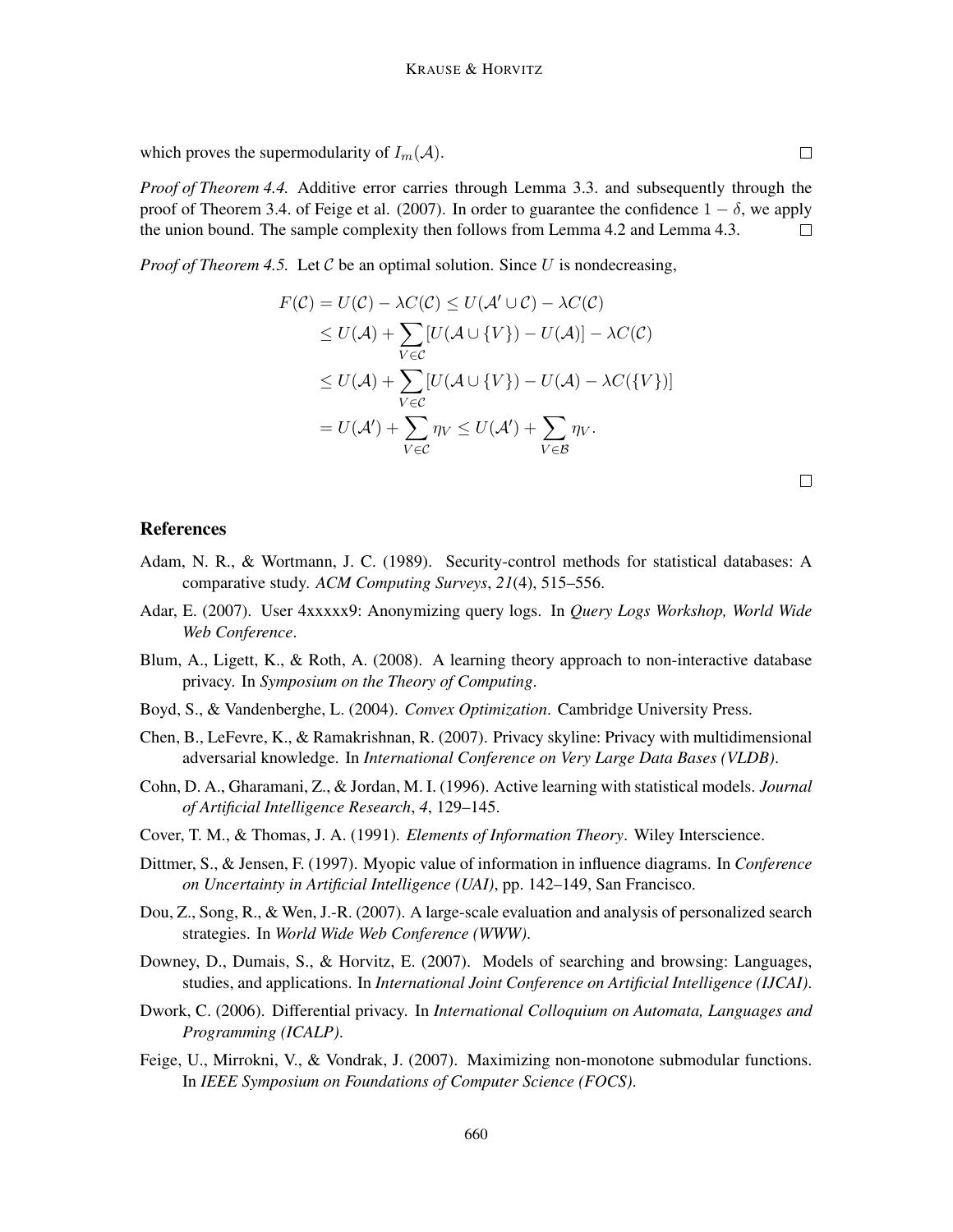- Goldengorin, B., Sierksma, G., Tijssen, G. A., & Tso, M. (1999). The data-correcting algorithm for the minimization of supermodular functions. *Management Science*, *45*(11), 1539–1551.
- Golovin, D., & Krause, A. (2010). Adaptive submodularity: A new approach to active learning and stochastic optimization. In *International Conference on Learning Theory (COLT)*.
- Hann, I., Hui, K., Lee, T., & Png, I. (2002). Online-information privacy: Measuring the cost-benefit tradeoff. In *International Conference on Information Systems*.
- Heckerman, D., Horvitz, E., & Middleton, B. (1993). An approximate nonmyopic computation for value of information. *IEEE Trans. Pattern Analysis and Machine Intelligence*, *15*, 292–298.
- Hoeffding, W. (1963). Probability inequalities for sums of bounded random variables. *Journal of the American Statistical Association*, *58*(301), 13–30.
- Hore, B., & R. Jammalamadaka, S. M. (2007). Flexible anonymization for privacy preserving data publishing: A systematic search based approach. In *SIAM Conference on Data Mining (SDM)*.
- Horvitz, E. (2006). Machine learning, reasoning, and intelligence in daily life: Directions and challenges. Tech. rep. TR-2006-185, Microsoft Research.
- Howard, R. A. (1966). Information value theory. In *IEEE Transactions on Systems Science and Cybernetics (SSC-2)*.
- Howard, R. A., & Matheson, J. (1984). *Readings on the Principles and Applications of Decision Analysis II*, chap. Influence Diagrams, pp. 719–762. Strategic Decision Group, Menlo Park. Reprinted 2005 in Decision Analysis 2(3) 127-143.
- Huberman, B. A., Adar, E., & Fine, L. R. (2005). Valuating privacy. *IEEE Security & Privacy*, *3*(5), 22–25.
- Kapoor, A., Horvitz, E., & Basu, S. (2007). Selective supervision: Guiding supervised learning with decision-theoretic active learning. In *International Joint Conference on Artificial Intelligence (IJCAI)*.
- Kleinberg, J., Papadimitriou, C. H., & Raghavan, P. (2001). On the value of private information. *TARK: Theoretical Aspects of Reasoning about Knowledge*, *8*.
- Krause, A., & Guestrin, C. (2009). Optimal value of information in graphical models. *Journal of Artificial Intelligence Research*, *35*, 557–591.
- Krause, A., & Horvitz, E. (2008). A utility-theoretic approach to privacy and personalization. In *Proc. 23rd Conference on Artificial Intelligence (AAAI), Special Track on AI & the Web*.
- Krause, A., & Guestrin, C. (2005). Near-optimal nonmyopic value of information in graphical models. In *Conference on Uncertainty in Artificial Intelligence (UAI)*.
- Lebanon, G., Scannapieco, M., Fouad, M. R., & Bertino, E. (2009). Beyond k-anonymity: A decision theoretic framework for assessing privacy risk. *Transactions on Data Privacy*, *2*(3), 153–183.
- LeFevre, K., DeWitt, D., & Ramakrishnan, R. (2006). Mondrian multidimensional k-anonymity. In *IEEE International Conference on Data Engineering (ICDE)*.
- Lindley, D. V. (1956). On a measure of the information provided by an experiment. *Annals of Mathematical Statistics*, *27*, 986–1005.